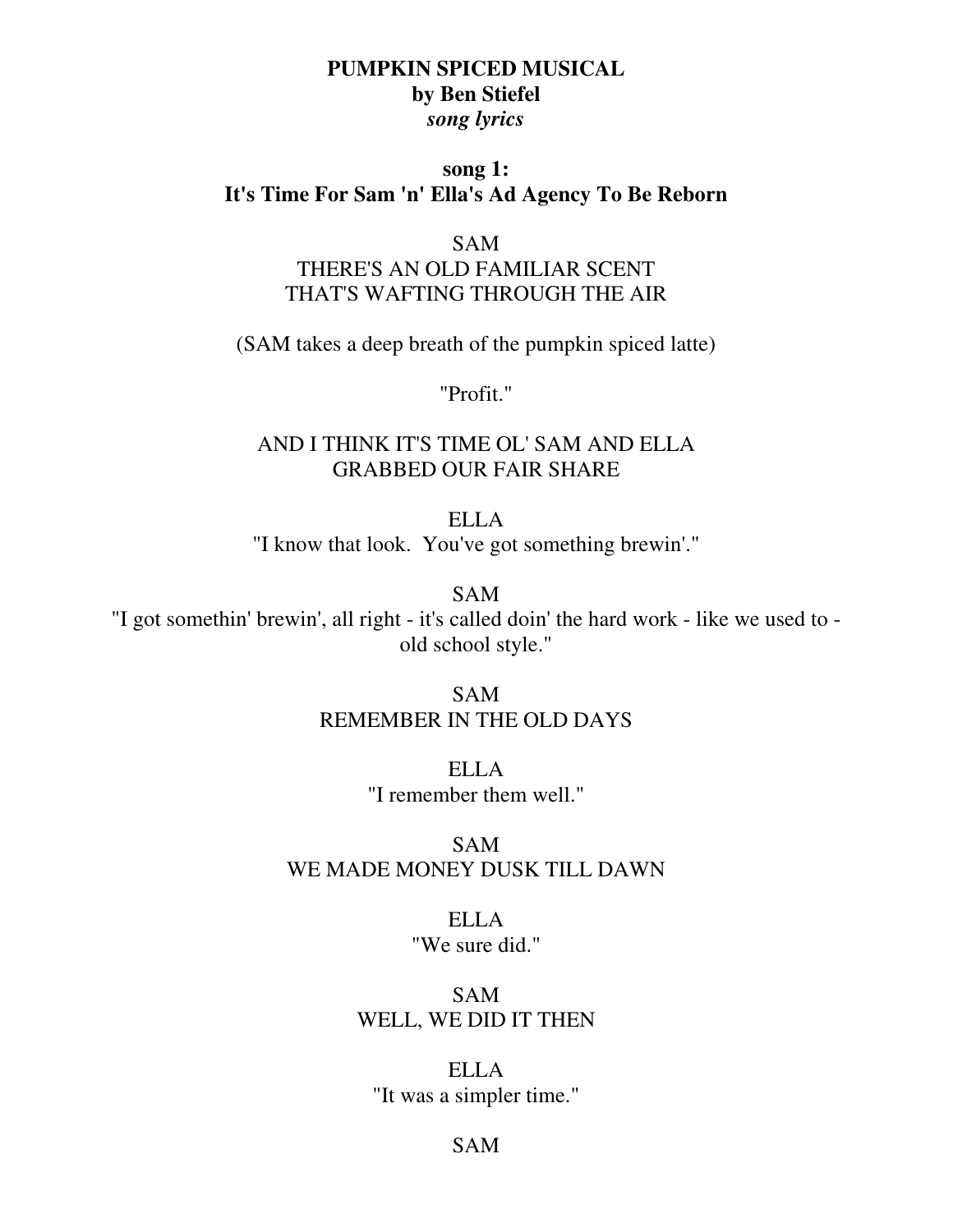#### AND WE CAN DO IT AGAIN

# ELLA (skeptical) "I'm not so sure."

## SAM 'CAUSE IT'S TIME FOR SAM 'N' ELLA'S AD AGENCY TO BE REBORN

ELLA "You look like you've got a plan." (beat) "Well, what is it?"

SAM "I'm not sure yet. But the holidays, the holidays, that's the key. REMEMBER LAST THANKSGIVING

> ELLA "Ugh. Don't remind me."

# SAM WE SOLD TONS OF THAT VILE CANDY CORN

ALLIE "I love that stuff!"

SAM WE MADE MONEY BEFORE

## ELLA

"true."

## SAM WELL, NOW WE'RE GONNA MAKE EVEN MORE

ELLA "You really think so?"

SAM 'CAUSE IT'S TIME FOR SAM 'N' ELLA'S AD AGENCY TO BE REBORN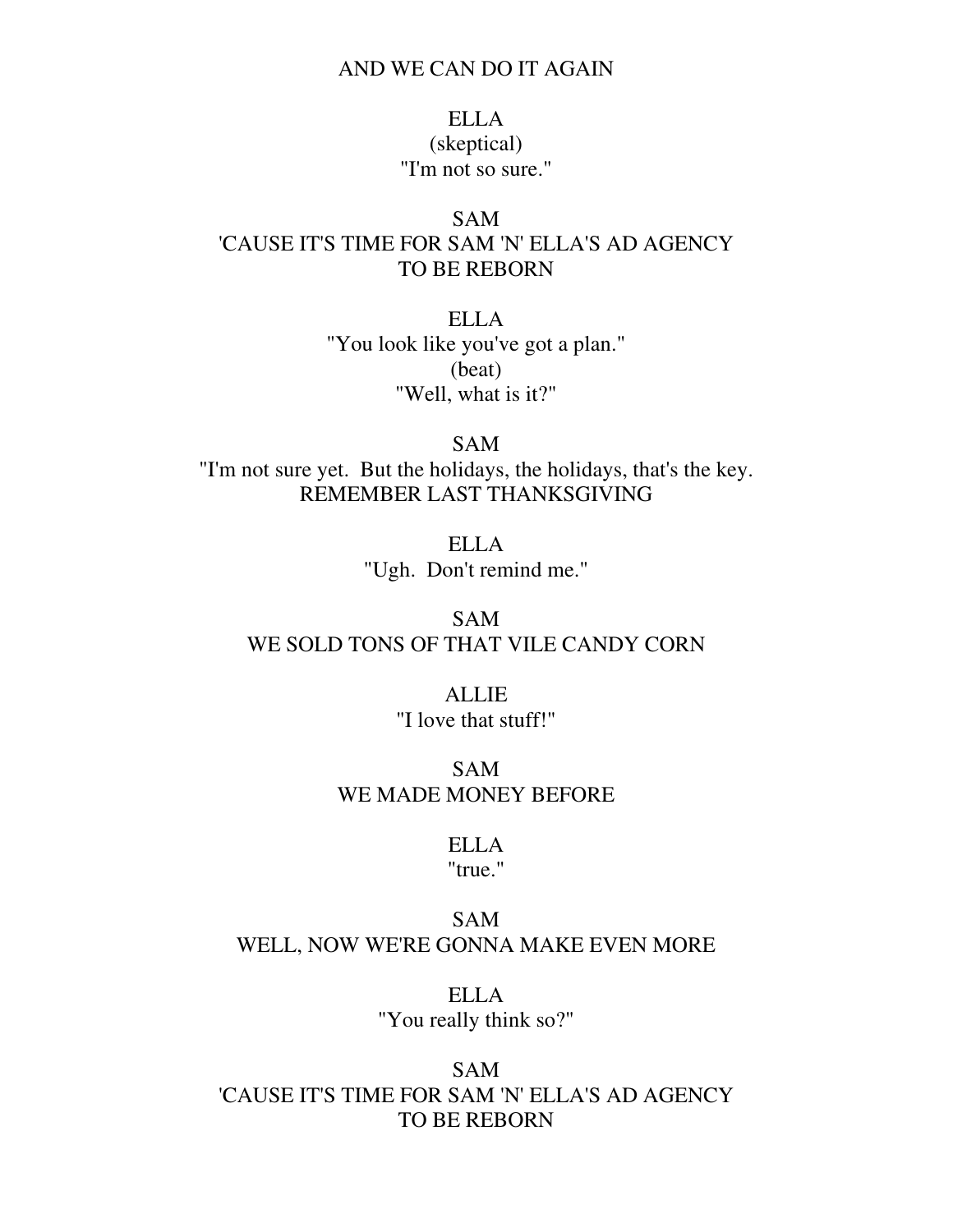### ELLA IT SOUNDS WONDERFUL, BUT HOW DO WE BEGIN, "Sam?"

#### SAM

"We need a product to sell. One that will sell all through the holidays - Thanksgiving, Christmas, even into the new year."

### ELLA

"Like these pumpkin spiced lattes."

### (ALLIE starts dabbing latte down her cleavage)

SAM

"Exactly! That's why everything is pumpkin spiced, these days. Sell, sell, sell, November, December, January..."

### ELLA

"But it's all been done before. Pumpkin spiced lattes, cookies, candies, air fresheners."

(ELLA sees ALLIE dabbing her latte down her cleavage) (MUSIC STOPS)

### ALLIE

"What? My boyfriend likes the smell. So I put a little dab here... and a little dab there... (ALLIE gestures to 'lift' her boobs) to spice up my pumpkins." (SAM and ELLA laughing hysterically and speaking)

> SAM and ELLA Spice up your pumpkins...

(ALLIE joins in the laughter, not knowing why she's laughing) (SAM abruptly stops laughing - snaps his finger - knowing smile on his face)

## ELLA THIS IS SAM'S TIME

## SAM THIS IS ELLA'S TIME

## SAM & ELLA NOW'S THE TIME FOR SAM AND ELLA'S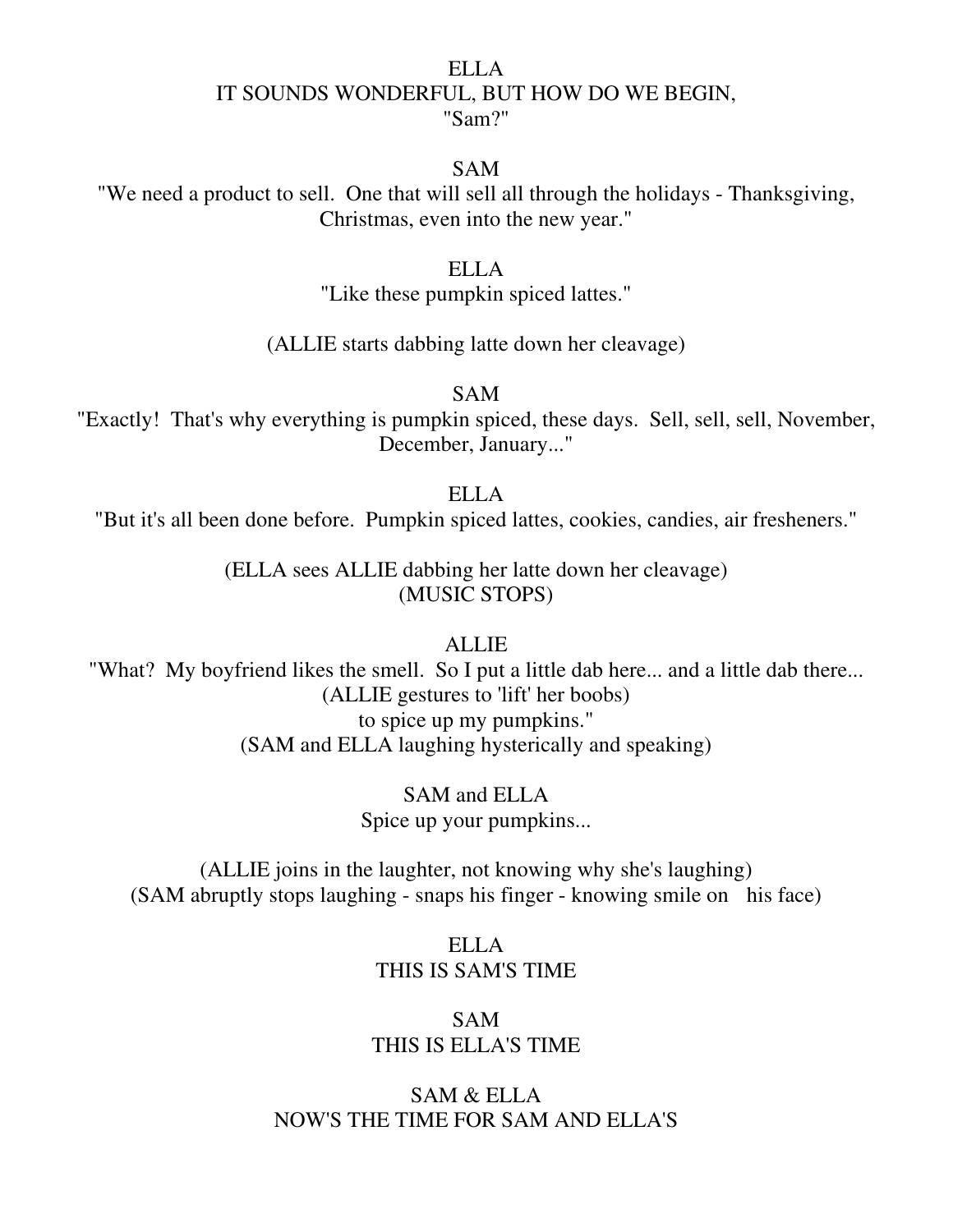# SAM AD AGENCY

# ELLA AD AGENCY, AD AGENCY

SAM & ELLA TO BE REBORN TO BE REBORN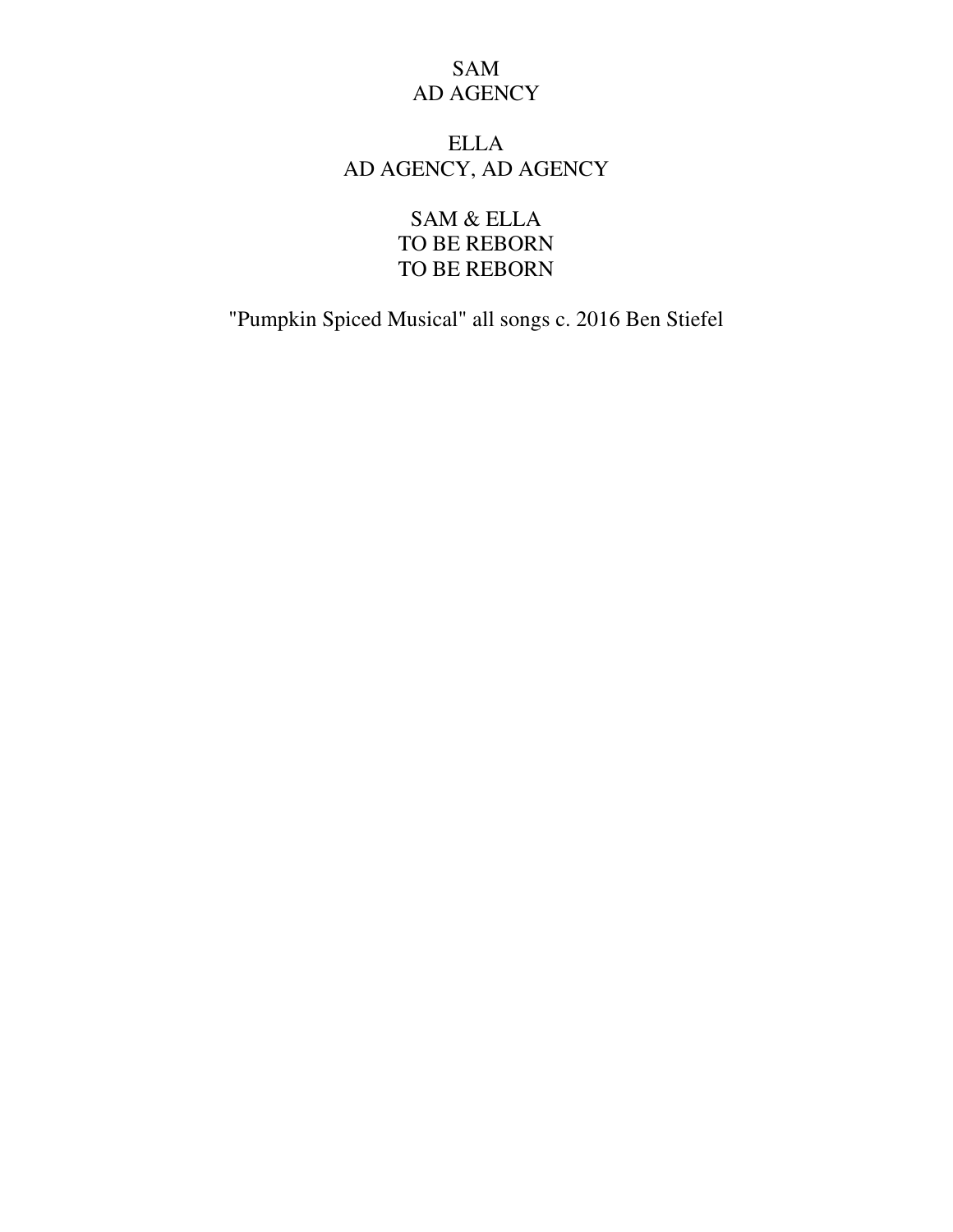## **song 2: We Can Do This**

#### SAM

# BABY, YOU GOT MAD ART SKILLS AND I KNOW YOU WILL DO ME PROUD WHAT WE NEED IS A LOGO

ELLA I'LL COME UP WITH ONE THAT WILL MAKE YOU SCREAM OUT LOUD

#### SAM

## OOH, BABY ALLIE, YOU'RE OUR EXPERT YOU'RE IN CHARGE OF THE MERCHANDISE

ALLIE DON'T YOU WORRY, BOSS, I'M ON IT I'LL START ORDERING BRAZIERS BUT HOW DO WE MAKE 'EM SMELL LIKE PUMPKIN SPICE?

> ELLA "Oh God."

## SAM TRUST ME, I KNOW WE CAN DO THIS

ELLA & ALLIE WE CAN DO THIS

## SAM TELL ME YOU KNOW WE CAN DO THIS

ELLA & ALLIE WE CAN DO THIS

#### SAM

# BEEN THROUGH TOUGH TIMES BEFORE BUT BEFORE THEY PADLOCK THE DOOR I SAY GET READY FOR WAR

ALLIE "We can do this"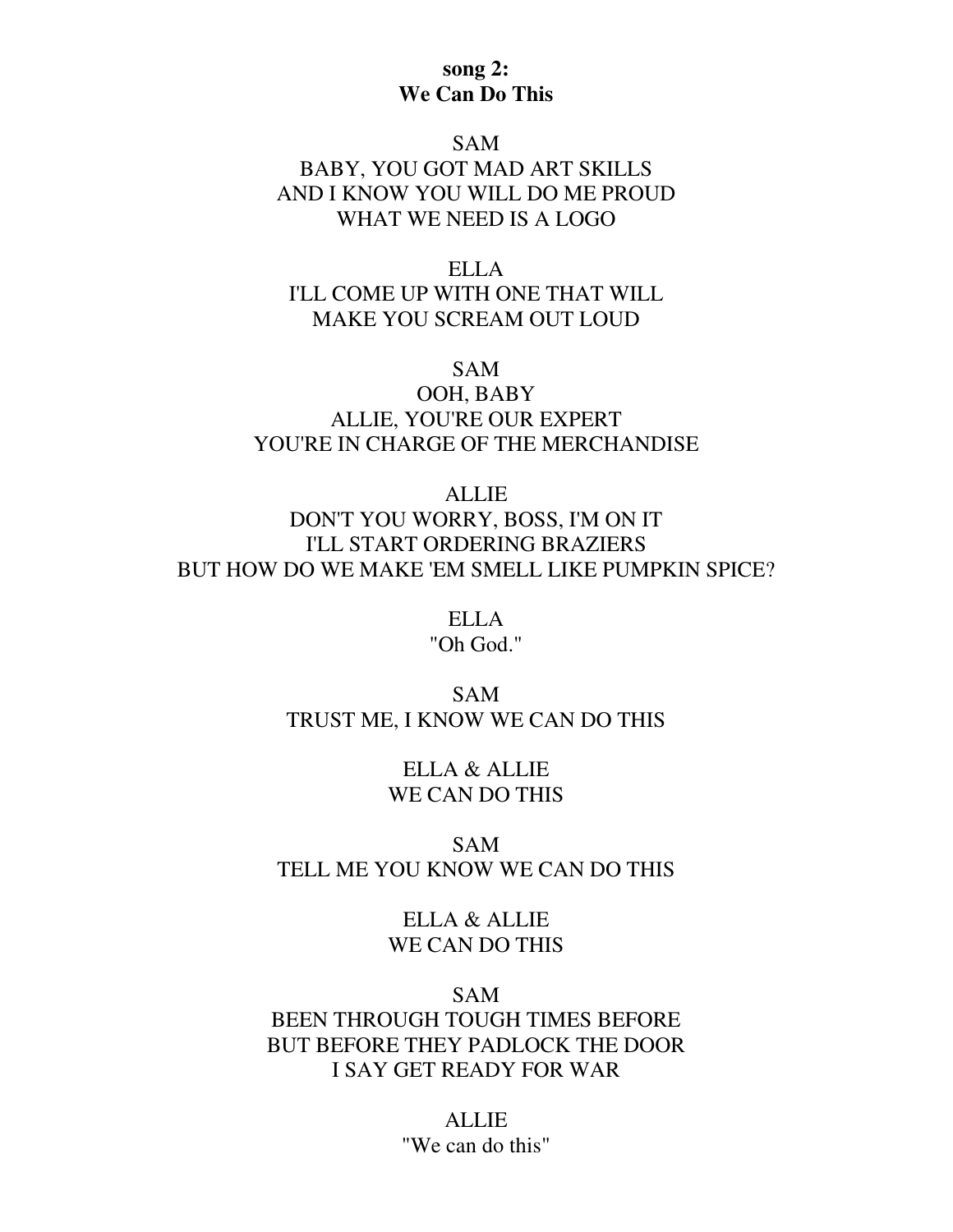ELLA "We can do this"

SAM, ELLA, ALLIE "We can do this"

#### SAM

ELLA, MAKE IT SEXY SOMETHING COOL AND SLEEK AND BOLD GIVE IT SPICY HOT PASSION MIXED WITH HOLIDAY CHEER

### ALLIE

"I'm sold" "What can I say, I'm a sucker for the holidays"

SAM

ALLIE, WE'RE SHORT ON MONEY WE NEED REALLY CHEAP BRAS AND MORE SEE IF YOU CAN GET 'EM WHOLESALE

**ALLIE** NEVER FEAR, MY FEARLESS LEADER "I know where to get 'em" FROM THE GOODWILL STORE

ELLA "Allie... Goodwill only sells *used* clothing."

#### ALLIE

(excited) "I know!" (ELLA gives ALLIE a look) "Oopsie"

## SAM TRUST ME, I KNOW WE CAN DO THIS

ELLA & ALLIE WE CAN DO THIS

SAM TELL ME YOU KNOW WE CAN DO THIS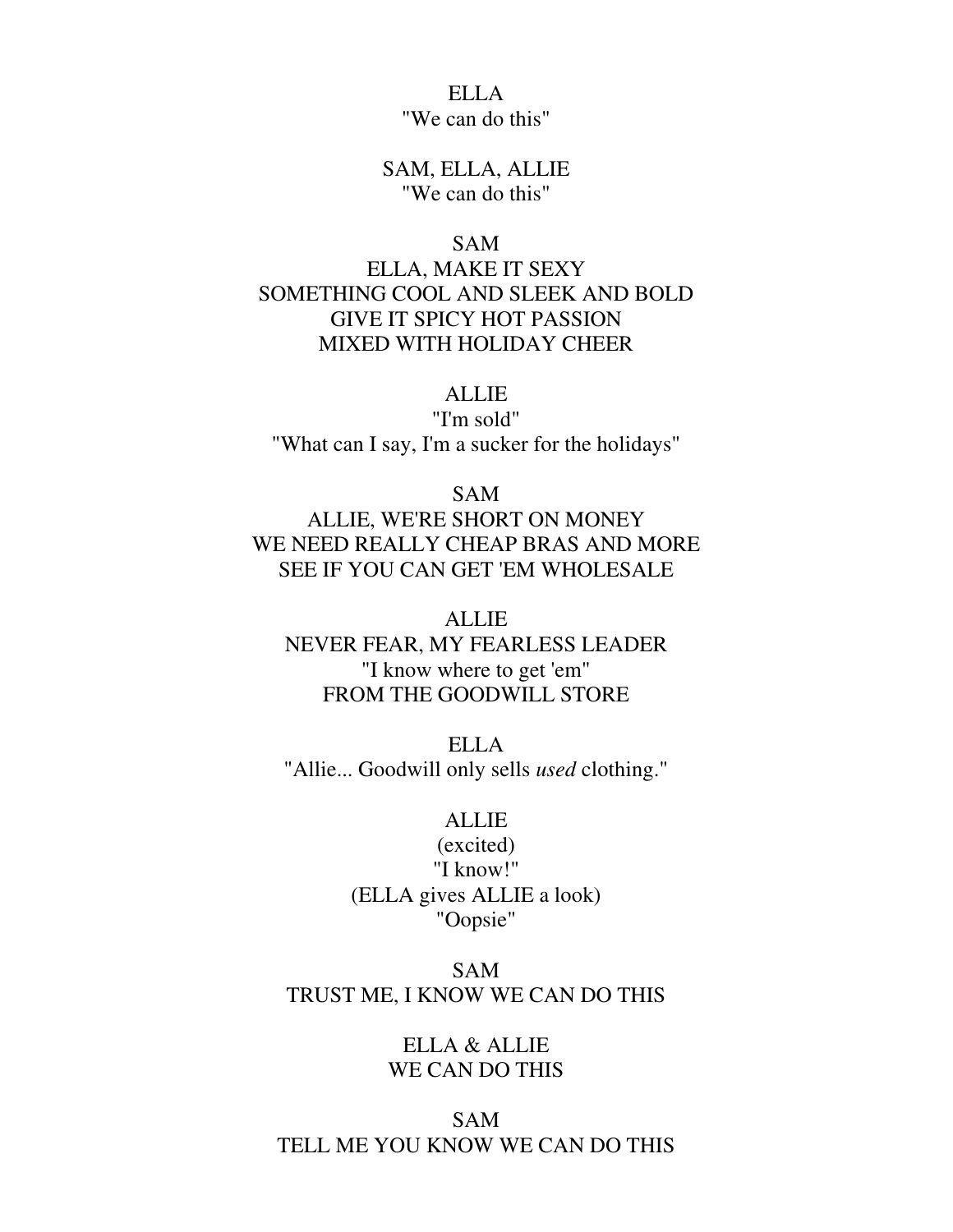# ELLA & ALLIE WE CAN DO THIS

### SAM THERE'S NO WAY WE'LL FALL SHORT

#### ALLIE

"If you've got double D's, you've got our support!"

# ELLA I THINK WE'RE HEADED STRAIGHT FOR BANKRUPTCY COURT

**ALLIE** "We can do this"

ELLA "We *can't* do this"

SAM, ELLA, ALLIE "We can do this"

(SAM & ALLIE are seated at separate desks, on the phone) (ELLA is sketching at an easel)

ALLIE

(on the phone)

"Hello? Is this Playtex? (beat) My name is Allie, assistant to the president (ALLIE winks at Sam) from the Sam 'n' Ella Ad Agency. (beat) No, no, no... Sam AND Ella Ad Agency. Anyway, we need a price on bras. (beat) How many? Hold on a sec. (cups phone with palm) (to SAM) They want to know how many."

> SAM "One thousand to start."

ALLIE "One thousand. (beat) color? White. size? Assorted. Yes I'll hold" **(music stops)**  "I can do this."

SAM

(on the phone) (to ELLA) "They're putting me through to Victoria's Secret's corporate sales department. (holds up index finger to ELLA)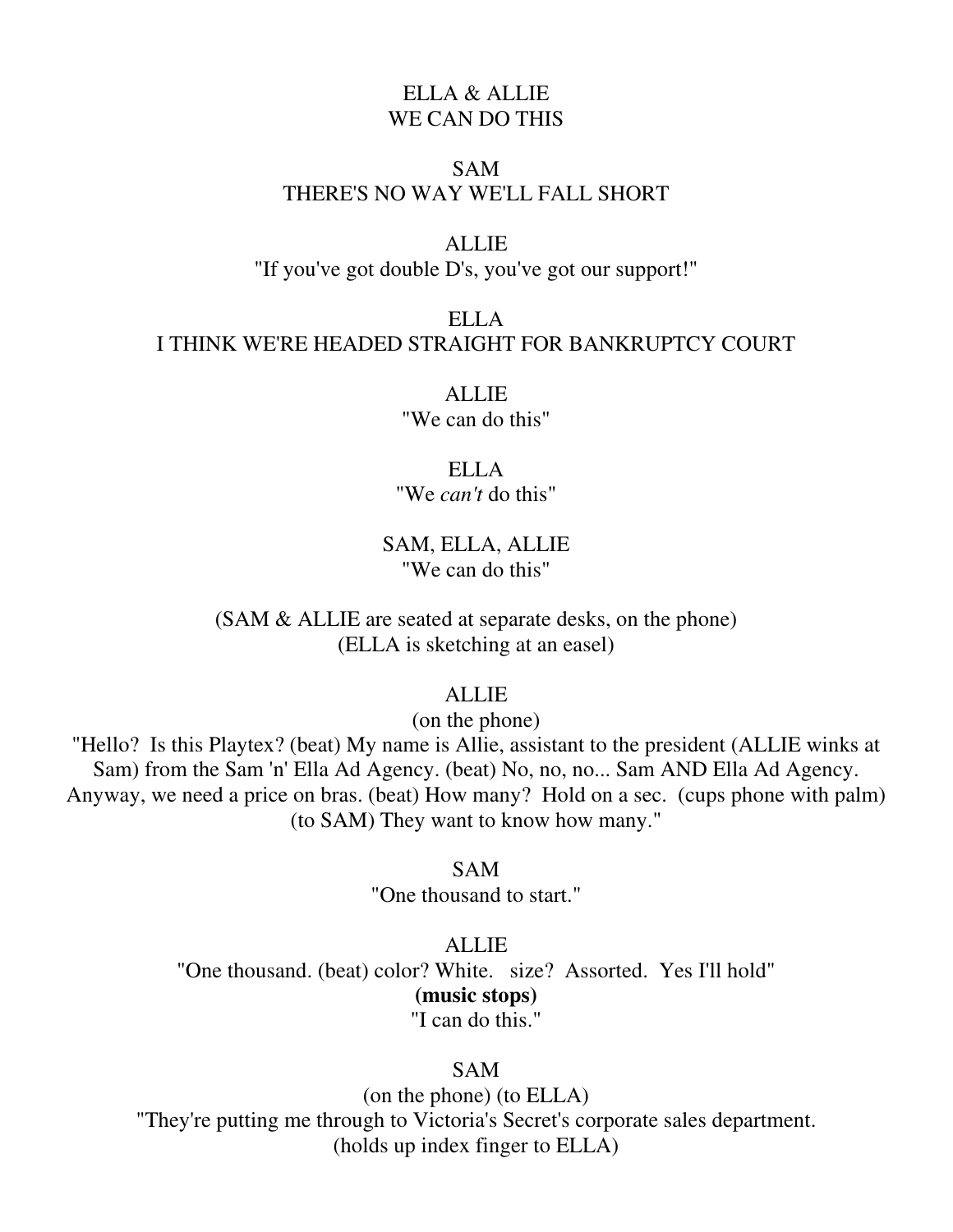Hello? Yes. This is Sam, CEO of the Sam 'n' Ella Ad Agency. (beat) No, Sam AND Ella. Anyway, I have a product I think would be perfect for your stores. (beat) It's called the Pumpkin Spiced Bra-tte. (beat) To spice up your pumpkins! (beat) Yes, I'll hold."

#### **(music stops)**

"I can do this"

## ALLIE

(writing on a pad) "Yes. Uh huh. Right. Got it. Thank you so much. (turns to SAM) Playtex wants \$9.95 per bra, for one thousand pieces, white, assorted sizes. Should I place the order?"

SAM

(SAM thinking and calculating in his head) "Ummm... that's about... \$10,000..."

ELLA

"...that we don't have."

### SAM

"I know that. Maybe we don't need that many to start. Call Maidenform, and ask 'em what a hundred bras would cost. (beat) Tell 'em we're non-profit."

#### **ALLIE**

## "Are we?"

### SAM

"This year, we are definitely non-profit. Just tell 'em that - see what they say."

### ALLIE

## "I'm on it."

#### SAM

"Hello? Hello? Crap, they hung up. El, what was that other big lingerie company?"

ELLA "Fredricks of Hollywood."

SAM

"Well... Victoria's Secret's loss is now Fredricks of Hollywood's gain."

### ELLA

"Maybe the big stores aren't the way to go."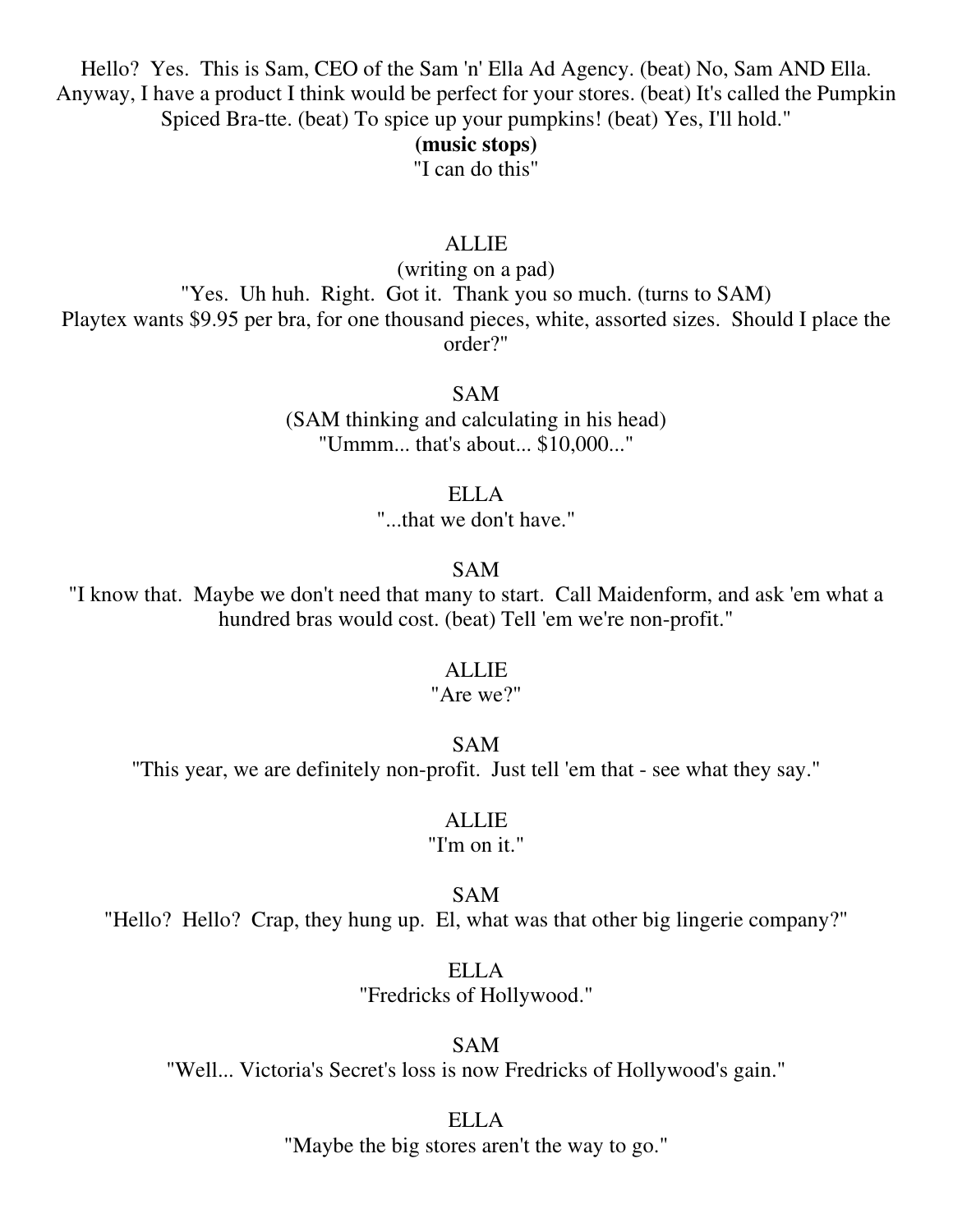#### SAM

"Listen *yo*u work on the logo - *I* will take care of the marketing." **(music stops)**  "I can do this."

ALLIE

"Hi, Maidenform? This is Allie, director of product and inventory (looks at SAM and winks) at Sam 'n' Ella's Ad Agency.

(beat)

Right. Sam with an 'S', and Ella... you know... like *umbrella*... without the 'umbra'. Can you tell me how much one hundred bras, white, assorted sizes would cost?

(beat)

oh yeah, and we're a non-profit.

(beat)

Are we a charity? (ALLIE looks to SAM, who nods yes) Yes, we're a charity."

> ELLA "More like a charity case."

> > ALLIE

"You're kidding. (beat) Seriously? (beat) Hold on... (ALLIE covers phone with palm) (to SAM) They want to give us the bras for free."

#### SAM & ELLA "For free?"

**ALLIE** 

"Yup. For charity, they said they're happy to donate one hundred bras."

#### SAM

"Hurry up - tell 'em yes!"

ELLA "And don't forget to thank them!"

ALLIE

"Hello? Yes, we would love to take you up on your kind and generous offer." **(music stops)**  "I just did this!"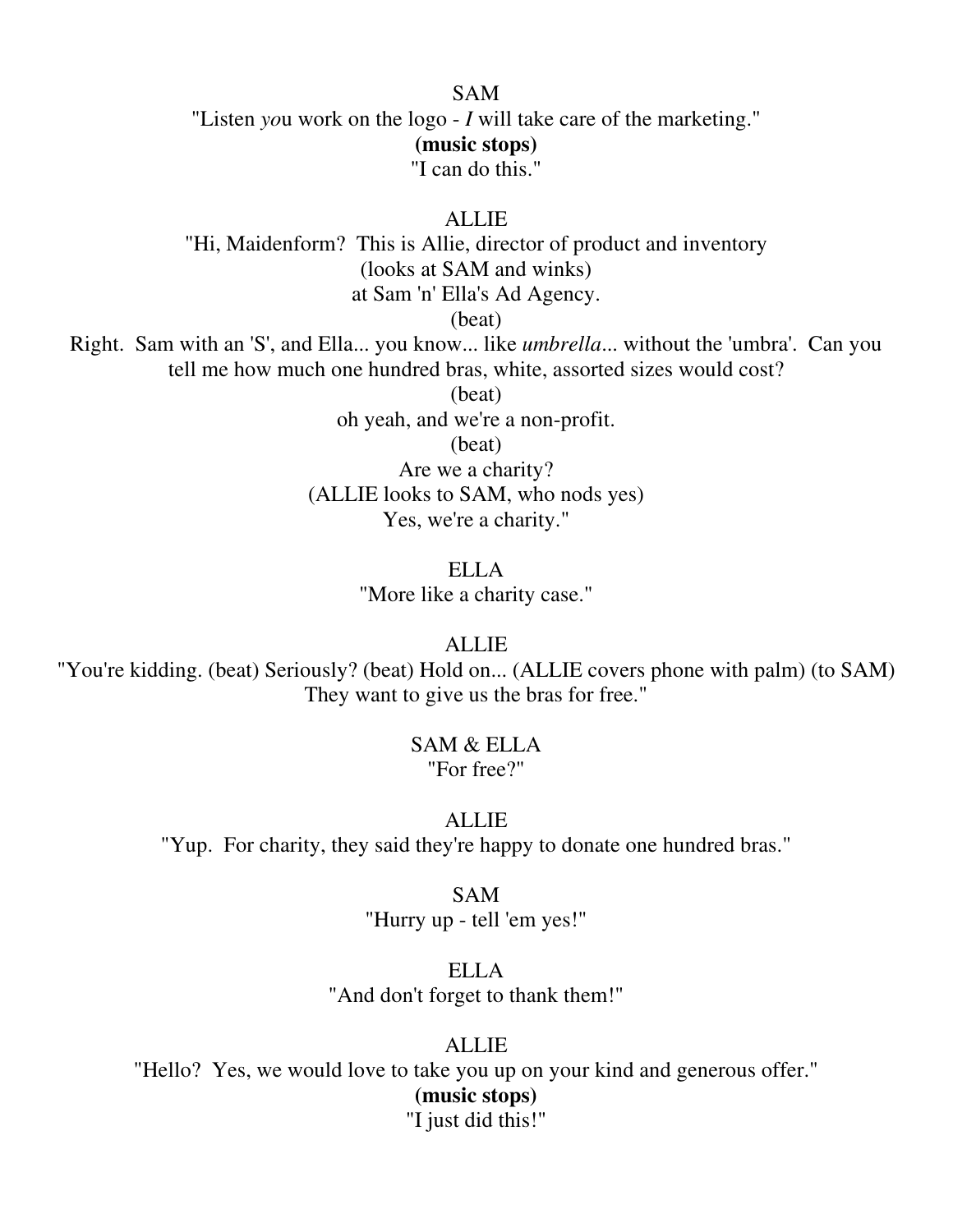### SAM

"Thank you so much for taking my call. (beat) That's right, a new product. (beat) I see... well this can't wait - it's is perfect for now - *right* now - during the holiday season. (beat) Of course. It's call the Pumpkin Spiced Bra-tte. (beat) Right! Like Pumpkin Spiced Latte - with a bra-tte added.

(SAM covers phone with palm) (to Ella)

This saleslady gets it. Really gets it. (back on the phone) What's unique about it? Well... it's the only bra on the market that *smells* like pumpkin spice! (beat) It's not that funny.(beat) Could you stop laughing for a second. (beat)

(SAM getting agitated) (covers phone with palm) (to ELLA)

She won't stop laughing. (beat) Ah, now she stopped. Now, let's talk business. (beat) Hello? Hellooooo?

(angry)

Damn it, she hung up."

**(music stops and doesn't restart for a while)** (SAM determined)

"I know I can do this."

ELLA "and I... did it! Check out our new logo."

## SAM & ALLIE (softly) "Wow."

SAM "I can sell this!"

## **ALLIE**

"I love this!"

SAM, ELLA, ALLIE "We can do this!"

### SAM TRUST ME, I KNOW WE CAN DO THIS

ELLA & ALLIE WE CAN DO THIS

SAM TELL ME YOU KNOW WE CAN DO THIS

> ELLA & ALLIE WE CAN DO THIS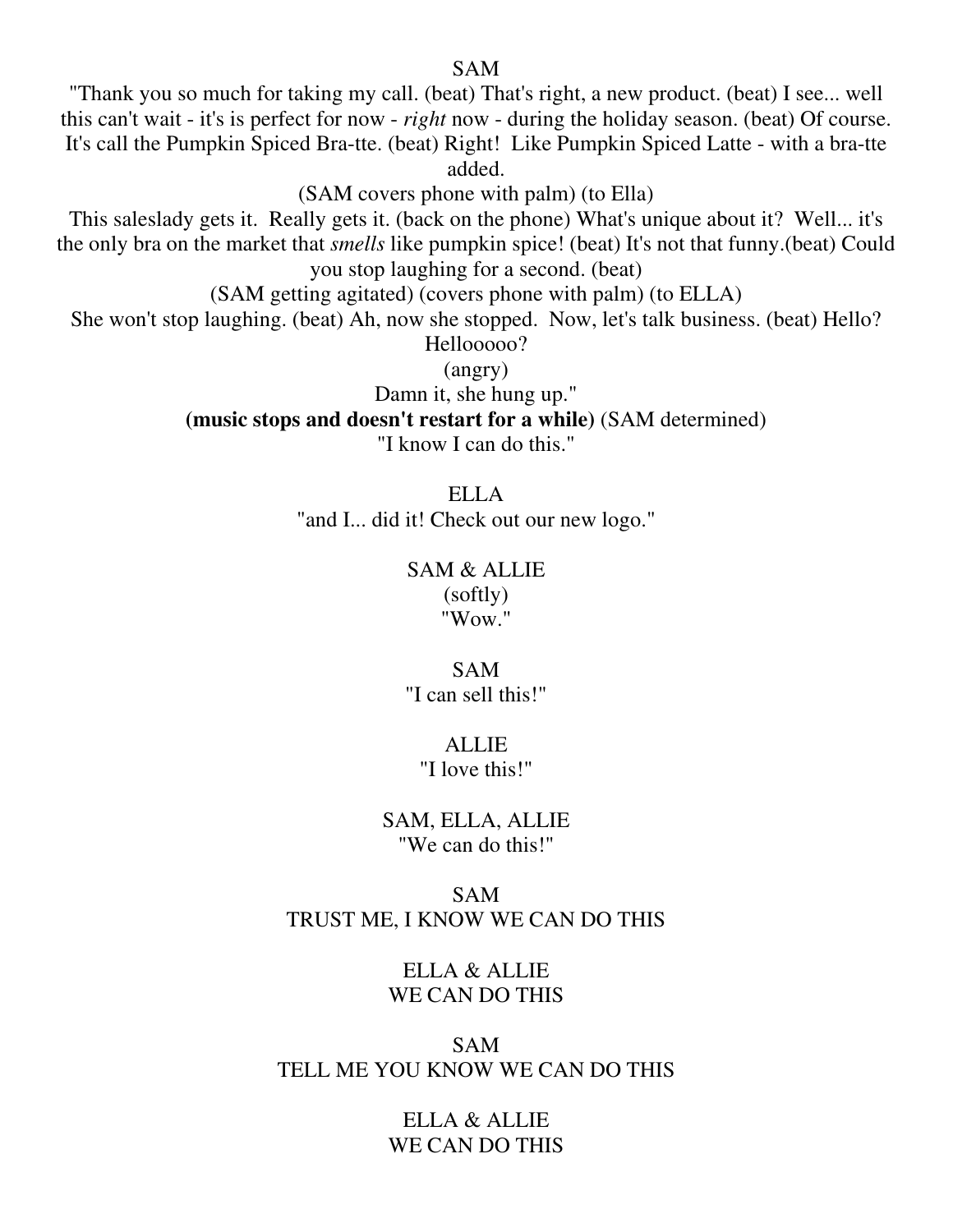# SAM WE'LL SAVE OUR AGENCY

## ALLIE

(still on the phone) "I said NO underwires. (to ELLA) Those things kill me."

### SAM

LET'S SHOW THE WORLD "Sam 'n' Ella's" AS SICK AS CAN BE

ELLA

"Hon. Maybe 'sick' and 'sam-n-ella' shouldn't be in the same sentence"

# SAM, ELLA, ALLIE WE CAN "do this" "do this" LET'S DO THIS NOW, RIGHT NOW, RIGHT NOW

## ALLIE "Now?"

SAM & ELLA "Now!"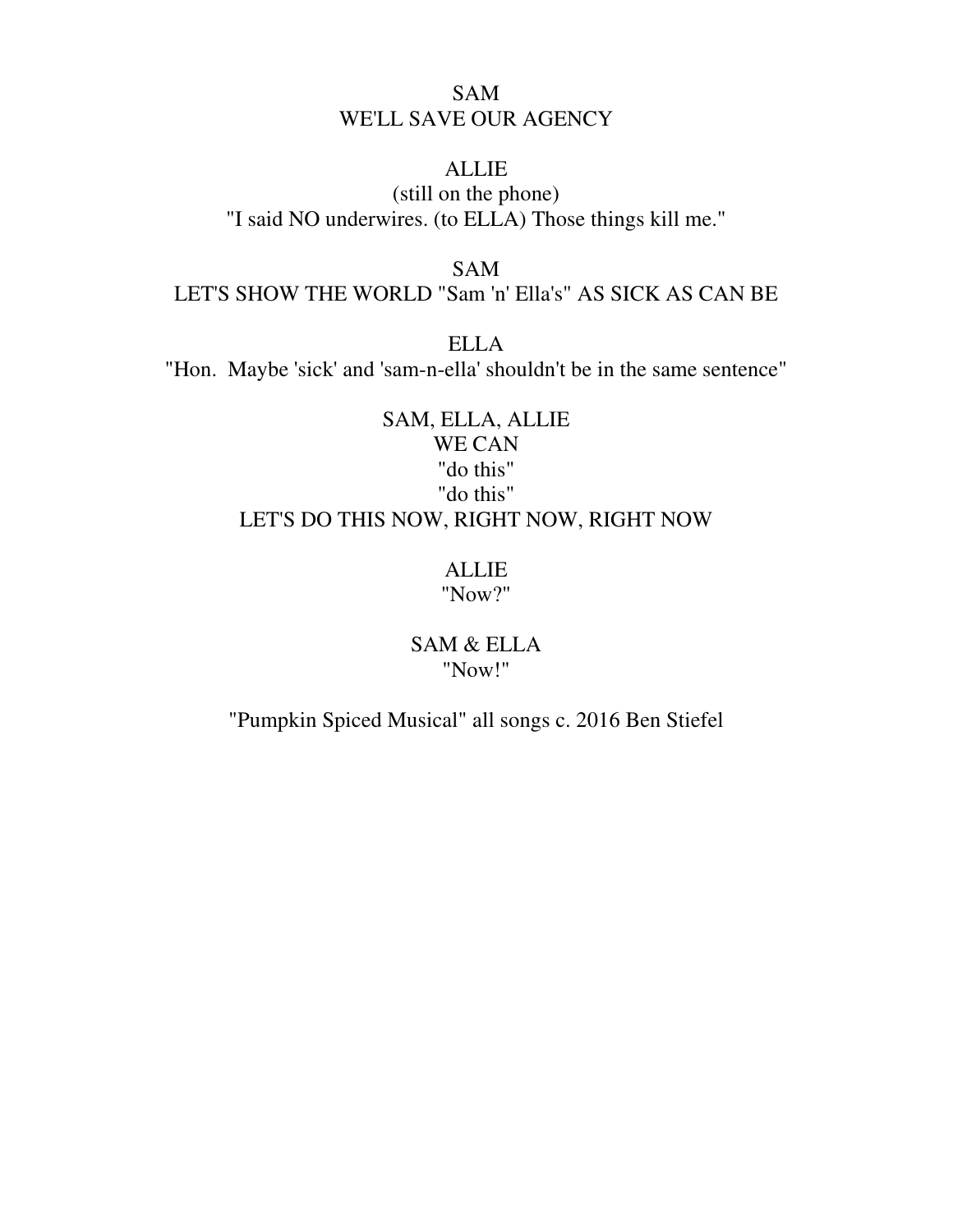**song 3: String 'Em Up, Grab A Cup, Dip 'Em In Latte** 

SAM

# THERE'S A METHOD TO MY MADNESS GOT A BLUEPRINT, GOT A PLAN I'M AT LEAST TEN STEPS AHEAD OF YOU TRY TO CATCH ME IF YOU CAN OR FOLLOW MY LEAD, OR STEP ASIDE YOU AND ME, MY FRIENDS ARE IN FOR ONE HELL OF A RIDE

STRING 'EM UP, GRAB A CUP, DIP 'EM IN LATTE

ELLA "What the hell does that mean?"

SAM STRING 'EM UP, GRAB A CUP, DIP 'EM IN LATTE

> ALLIE "I think he's talking about the bras"

> > SAM

STRING 'EM UP, GRAB A CUP, DIP 'EM IN LATTE DON'T ASK NO QUESTIONS, NO WHO, WHERE, OR WHAT-TE GET WITH THE PROGRAM, YOU WITH ME, OR NOT-TE

> **ALLIE** "Not-te? What the hell kind of word is not-te?"

SAM STRING 'EM UP, GRAB A CUP, DIP 'EM IN LATTE

> ELLA "Dip the bras? That's disgusting."

SAM STRING 'EM UP, GRAB A CUP, DIP 'EM IN LATTE

> ALLIE "I'd better get a mop"

SAM STRING 'EM UP, GRAB A CUP, DIP 'EM IN LATTE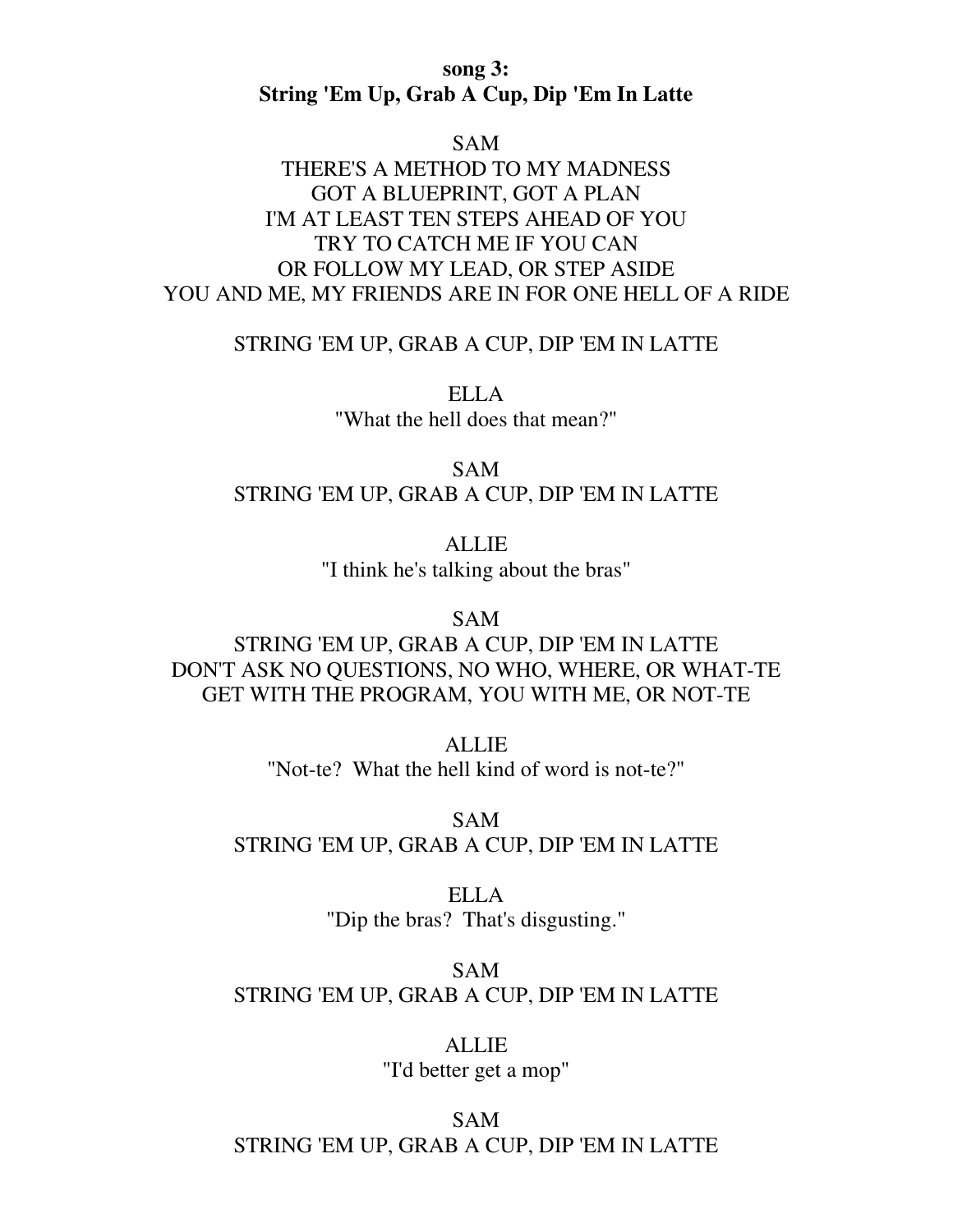ELLA "God, what's that smell?"

**ALLIE** "Hey, who cut a fart-te?"

SAM COME ON, TEAM - LET'S TAKE OUR BEST SHOT-TE

> **ALLIE** "Take our best shot-te - that's funny" (ELLA gives ALLIE a stern look) Well, it is."

(SAM and ALLIE are hanging the bras on a clothesline, and dipping them inlatte. ELLA joins in, begrudgingly)

> SAM STRING 'EM UP, GRAB A CUP, DIP 'EM IN LATTE

## ALLIE

(to ELLA) "Are your hands sticky? Mine are sticky."

SAM STRING 'EM UP, GRAB A CUP, DIP 'EM IN LATTE

ELLA (looking at her latte cup) Is this stuff toxic? Ooh, I'm getting woozy."

SAM STRING 'EM UP, GRAB A CUP, DIP 'EM IN LATTE

### **ALLIE**

"Hey, guys - check out my jump shot-te" (ALLIE steps back, and with a light jump, throws a bra at the garbage can - it misses) "Best two out of three?"

(SAM, ELLA, ALLIE all shoot bras at the garbage pail, having great fun)

### ELLA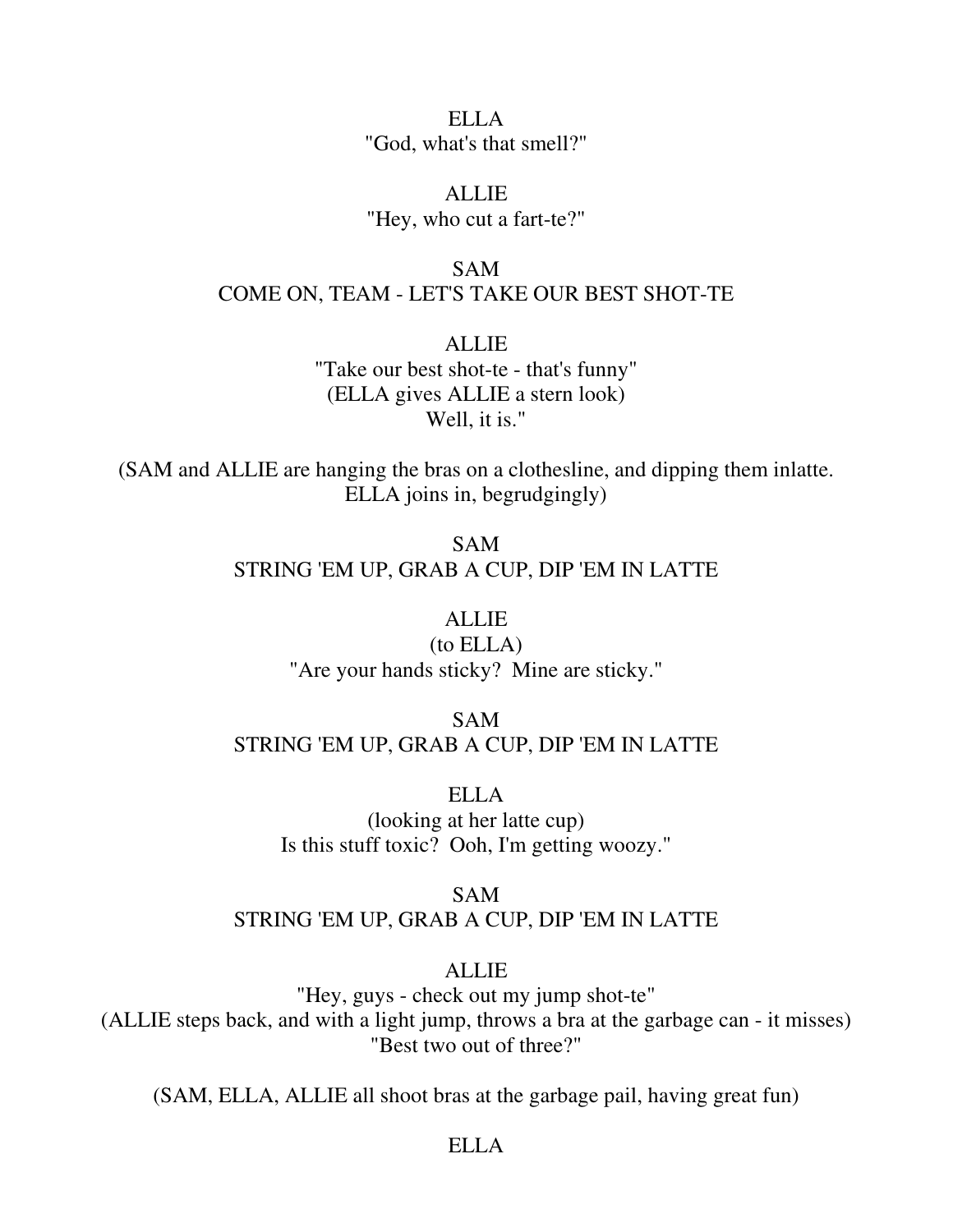### STRING 'EM UP

(ELLA gets the eviction notice - reading it again)

# ALLIE GRAB A CUP

# SAM, ELLA, ALLIE DIP, DIP, DIP, DA-DI-LE-LIP DIP 'EM IN

"Three seconds left in overtime... Sam passes to Ella... Ella fakes left, drives right... two seconds left... she sees Sam open in the paint... one second left... quick pass to Sam... he shoots..."

> SAM, ELLA, ALLIE LATTE

### ALLIE score!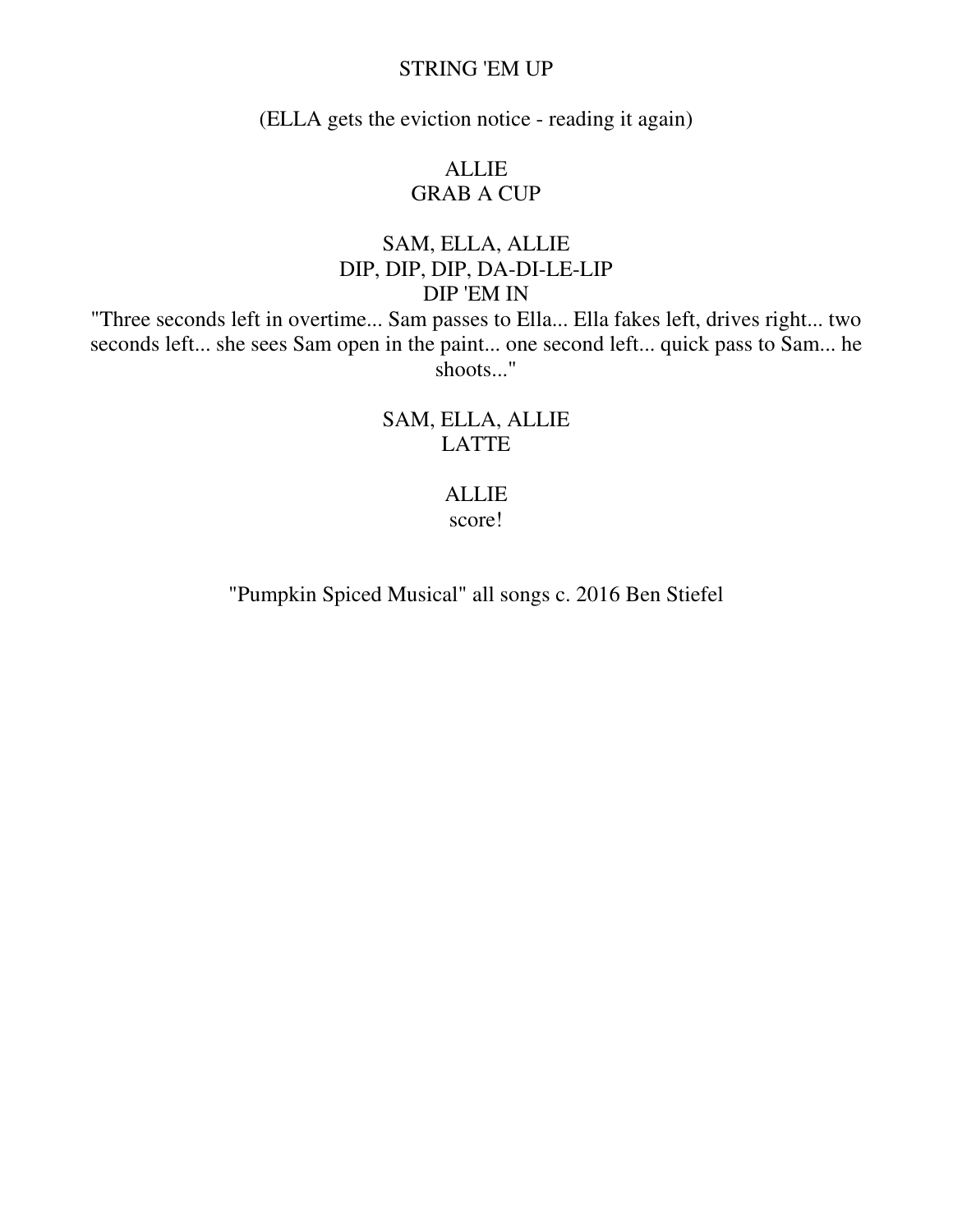## **song 4: King Of The Improv**

### JOHNNY O

'Your cheese has finally slipped off the cracker!' That one little line made me a star. Made me famous, and made the network millions and million of dollars.

#### SAM

Wasn't that around the time they started calling you...

## ALLIE, ELLA, SAM King of the improv!!!

JOHNNY O Yup. That was me, alright. The King...

# THEY CALLED ME KING OF THE IMPROV "and then they'd say, hey, Johnny O - just do your thing" I WAS KING OF THE IMPROV, BABY "So that's what I did, I improvised everything"

## **ALLIE**

I still can't believe you actually made up that line: 'your cheese has finally slipped off the cracker' I bet once that became your catchphrase, the networks must have loved you.

## JOHNNY O

The networks, they made millions off my little ad-lib line. So... they started encouraging it they *told* me to ad-lib. They said the more improvising, the better. And that's exactly what I did.

> JOHNNY O ON THE SET, THEY'D TELL ME - SAY WHAT YOU WANNA SAY ALLIE "God, that sounds like so much fun"

### JOHNNY O

FOR ME IT WAS ALL JUST PLAY SO I DID MY ADLIB THING - IT CAUGHT THE PUBLIC'S EYE NEXT THING I KNOW, OL' JOHNNY O'S LIVIN' LARGE 'N' RIDIN' HIGH

THEY CALLED ME KING OF THE IMPROV "with every little adlib I did, the audience would scream for more"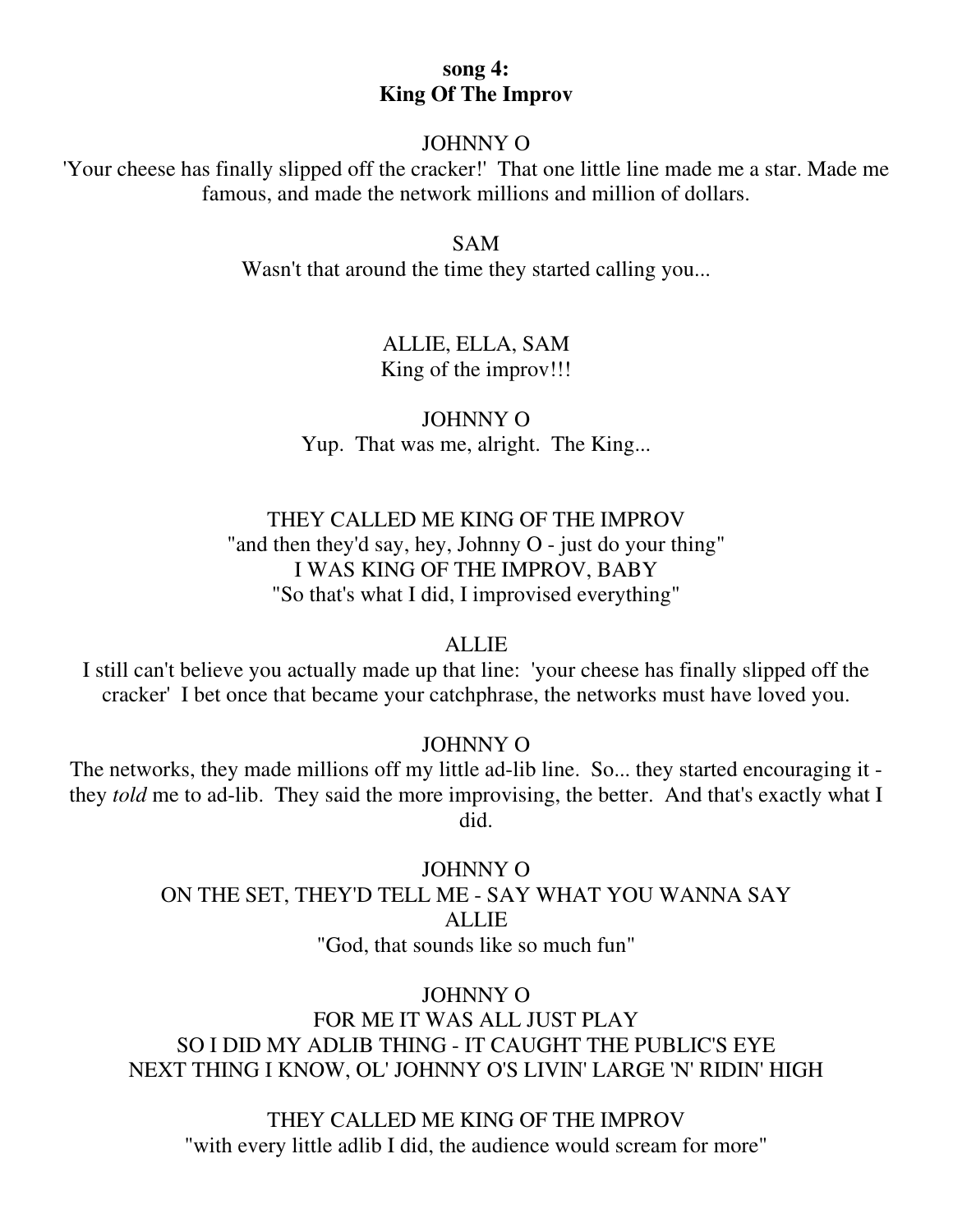# I WAS KING OF THE IMPROV, BABY "I had the cast and crew - laughin', rollin' on the floor" KING OF THE IMPROV "I was the highest paid sitcom star - loved, adored, so admired" I WAS KING OF THE IMPROV, BABY

ELLA "Tell her about the improv that got you fired"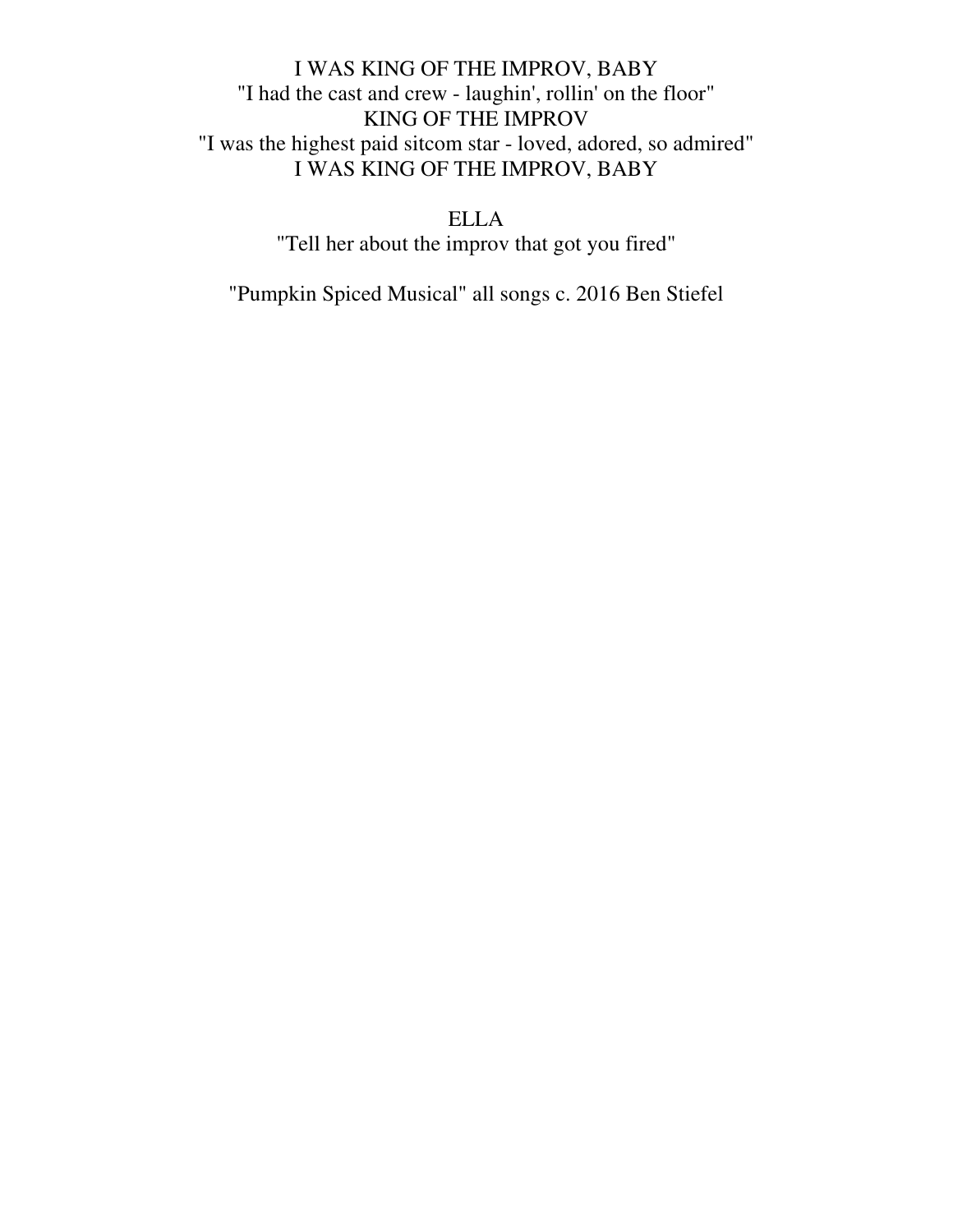### **song 5: Fate**

#### SAM

# WAS MEETING JOHNNY RANDOM, I THINK NOT ACCIDENTAL, OR A HIGHER PLOT SAM 'N' ELLA AND JOHNNY O - IT WAS MEANT TO BE

### THERE'S A WORD TO DESCRIBE US HERE TODAY

### ALLIE

"Serendipity?"

JOHNNY O "That sounds kinda gay"

SAM BELIEVE ME WHEN I SAY - THIS WAS DESTINY

ELLA "Honey, you're getting all wound up - why don't you let me get you a Cinnabon"

ALLIE

"I'll take one, too."

SAM

"Cinnabon? Cinnabon??!! I'm talkin' about destiny! About the cosmos coming together to make this happen, and you're talkin' about... Cinnabons???"

JOHNNY O

"I wouldn't mind one, myself... you know, if the cosmos think it's O.K."

SAM Would you forget the pastries - Listen to me - this is FATE - CALL IT KISMET - CALL IT KARMA

JOHNNY O FATE - "Take a swig, man" YOU'LL FEEL SO MUCH CALMER

SAM

(SAM singing to ELLA) DON'T YOU DARE LOOK AT ME THAT WAY I HAVEN'T LOST MY MIND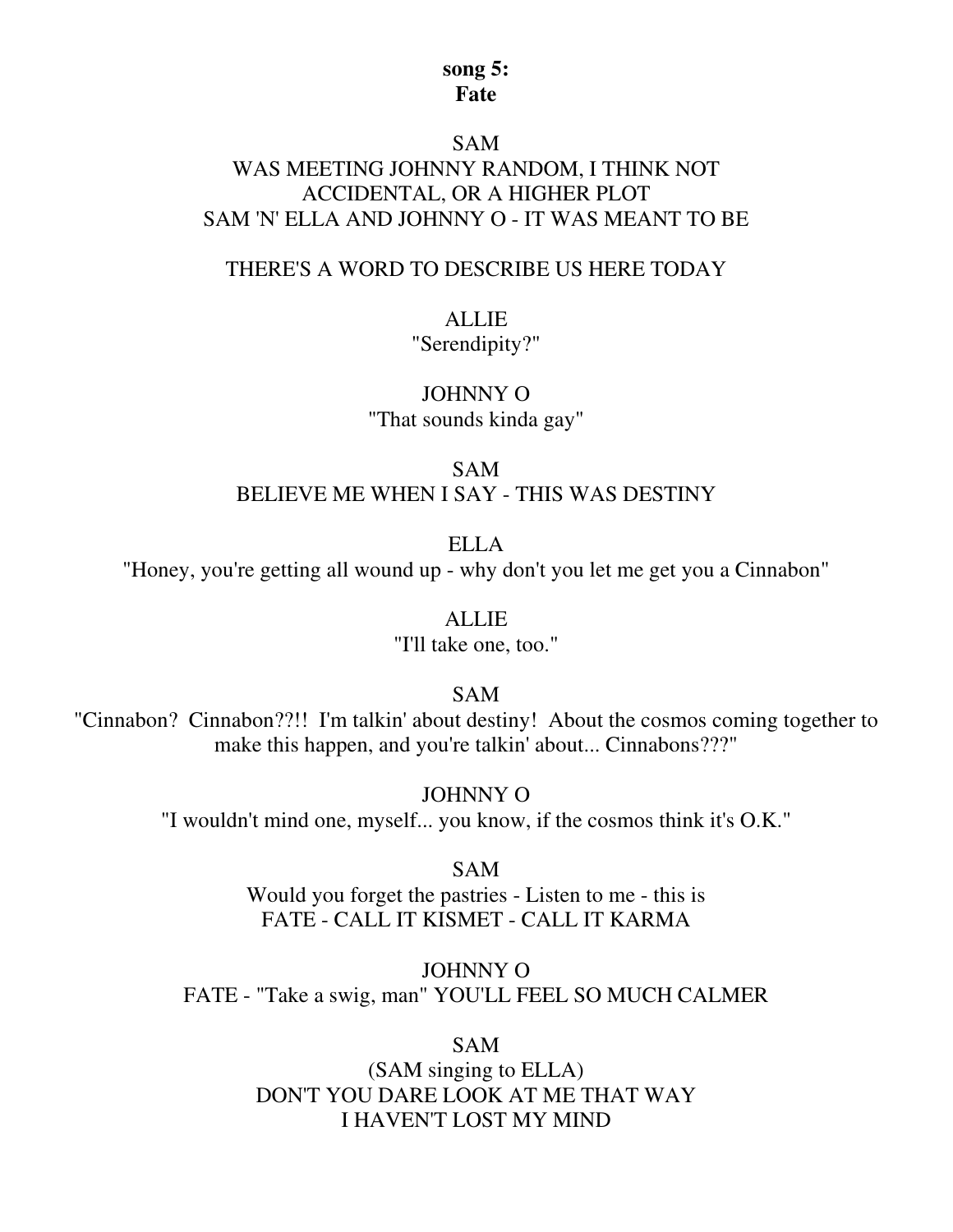### ELLA "That's not what I would say"

## SAM

## FATE - PURE AND SIMPLE - UNADULTERATED

JOHNNY O FATE - "Stop starin' at me" I'M NOT INEBRIATED

### SAM

SOMETHING GREATER THAN YOU AND I BROUGHT US ALL TOGETHER - ON THIS DATE WE DIDN'T MEET HERE BY CHANCE - IT WAS FATE

> JOHNNY O I WAS DOWN - SO DEMORALIZED "Wearing diapers" I USED TO BE IDOLIZED

SAM YOU'LL BE IDOLIZED ONCE AGAIN PUT YOUR FAITH IN ME

# JOHNNY O TO THE TOP (grabs ALLIE playfully) "with you" BY MY SIDE

ALLIE "I don't think so, sweetie, step aside"

SAM WITH JOHNNY HERE, WE'VE GOT AN INSTANT PEDIGREE

> ELLA "Pedigree? Isn't that about dogs..."

ALLIE "I thought it was about horses..."

ELLA FATE - SAM, YOU MAY BE RIGHT - I CAN SEE IT

> ALLIE FATE - "he's kinda grabby"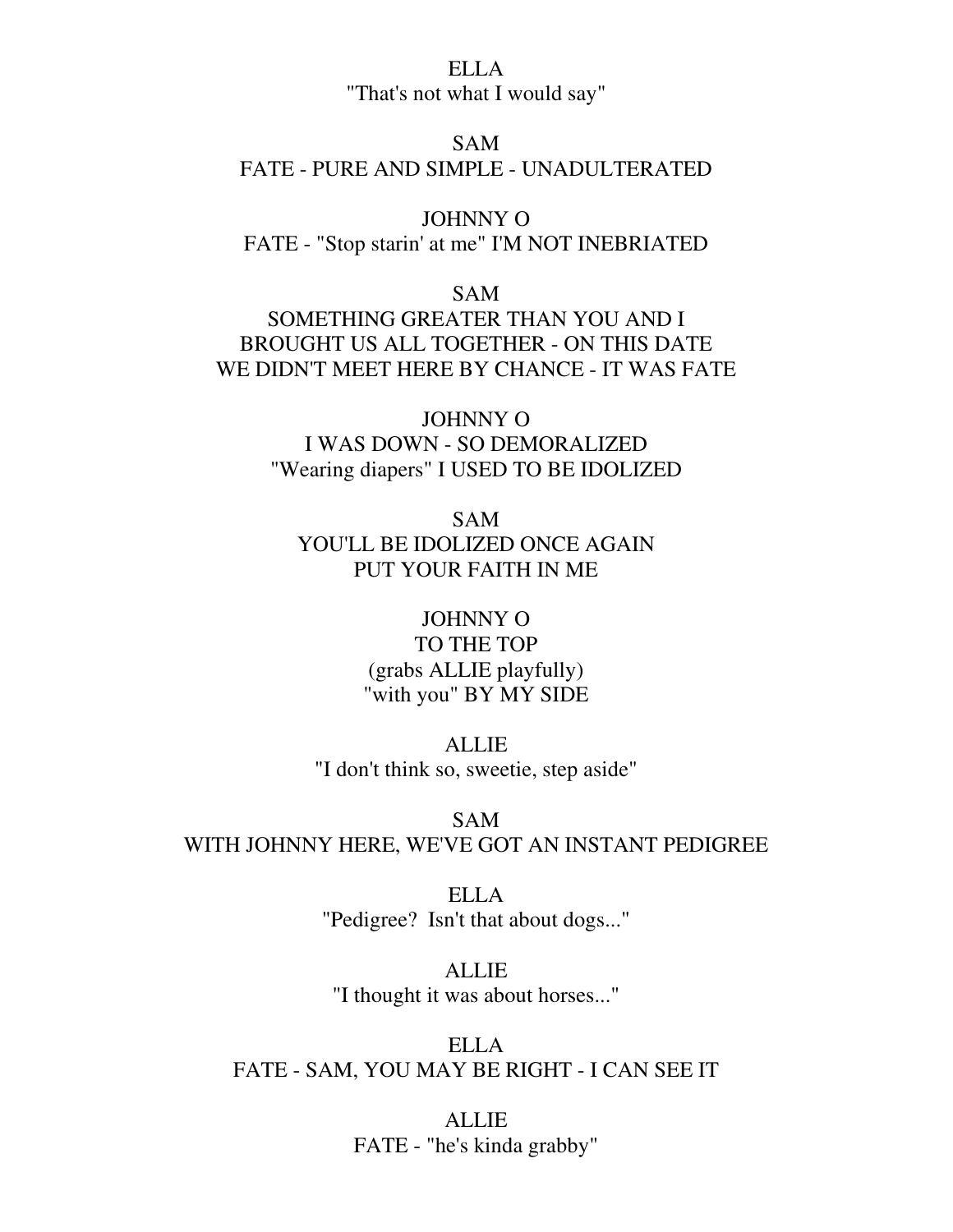## JOHNNY O I'M JUST TRYIN' TO FEEL IT

ELLA "Hey, come on, now - she's just twenty-one"

## SAM

"That's way too young for you"

JOHNNY O "I don't wanna marry her, I just wanna have some fun (SAM and ELLA give JOHNNY O a stern look) (beat) O.K., no fun - got it"

SAM FATE - HERE'S THE PUMPKIN SPICED BRA WE'RE SELLIN'

> JOHNNY O FATE - "Pumpkin spiced, what?"

ALLIE "A bra that's kinda smellin'"

## JOHNNY O GUESS I CAN'T SINK MUCH LOWER THAN THIS

SAM WE'LL SELL A MILLION

#### ELLA

"Don't exaggerate"

## SAM, ELLA, ALLIE, JOHNNY O WE DIDN'T MEET HERE BY CHANCE - IT WAS FATE

SAM

LET'S PUT OUR HEADS TOGETHER - "come up with a marketing plan to make the most famous undergarment in all the land"

## JOHNNY O

YOU KNOW I'M READY TO DO THIS - "But first, this might sound strange Check this out, I quit this job - hang on, I gotta go change"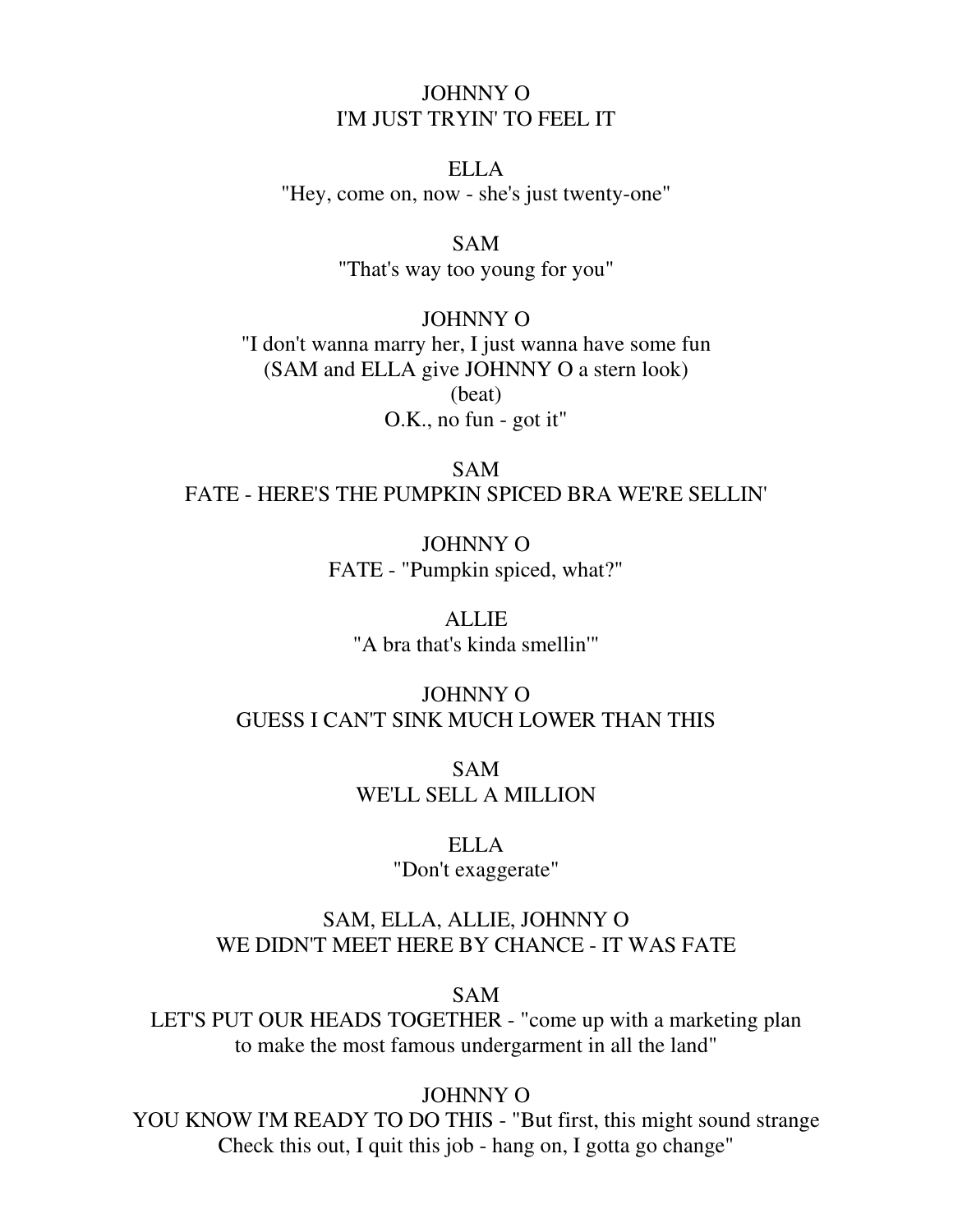## ALLIE I THINK HE'S KINDA CREEPY

## ELLA HOW DO WE KNOW HE'S SANE

#### SAM

WELL, YOU KNOW HE'S GOT A SCREW LOOSE SOMEWHERE IN THAT TWISTED BRAIN

> JOHNNY O You guys know I can still hear you

#### SAM

Just kiddin' around, Johnny boy "Our entire future is riding on him"

> ELLA "All I can say is 'oy'"

SAM FATE - SOMETHING'S IN THE AIR - I CAN FEEL IT

JOHNNY O FATE - "That breakfast burrito" I THINK IT'S CONGEALIN'

ALLIE "Spice up your pumpkins" THE WHOLE WORLD'S GONNA SAY

> JOHNNY O "Are pumpkins what I think they are - O.K."

ELLA FATE - "Have we all lost our minds, I wonder"

JOHNNY O FATE - THIS COULD TURN OUT TO BE MY BIGGEST BLUNDER

SAM "All you chicken littles" THE SKY AIN'T FALLIN' TODAY WE'RE HERE FOR A REASON

## JOHNNY O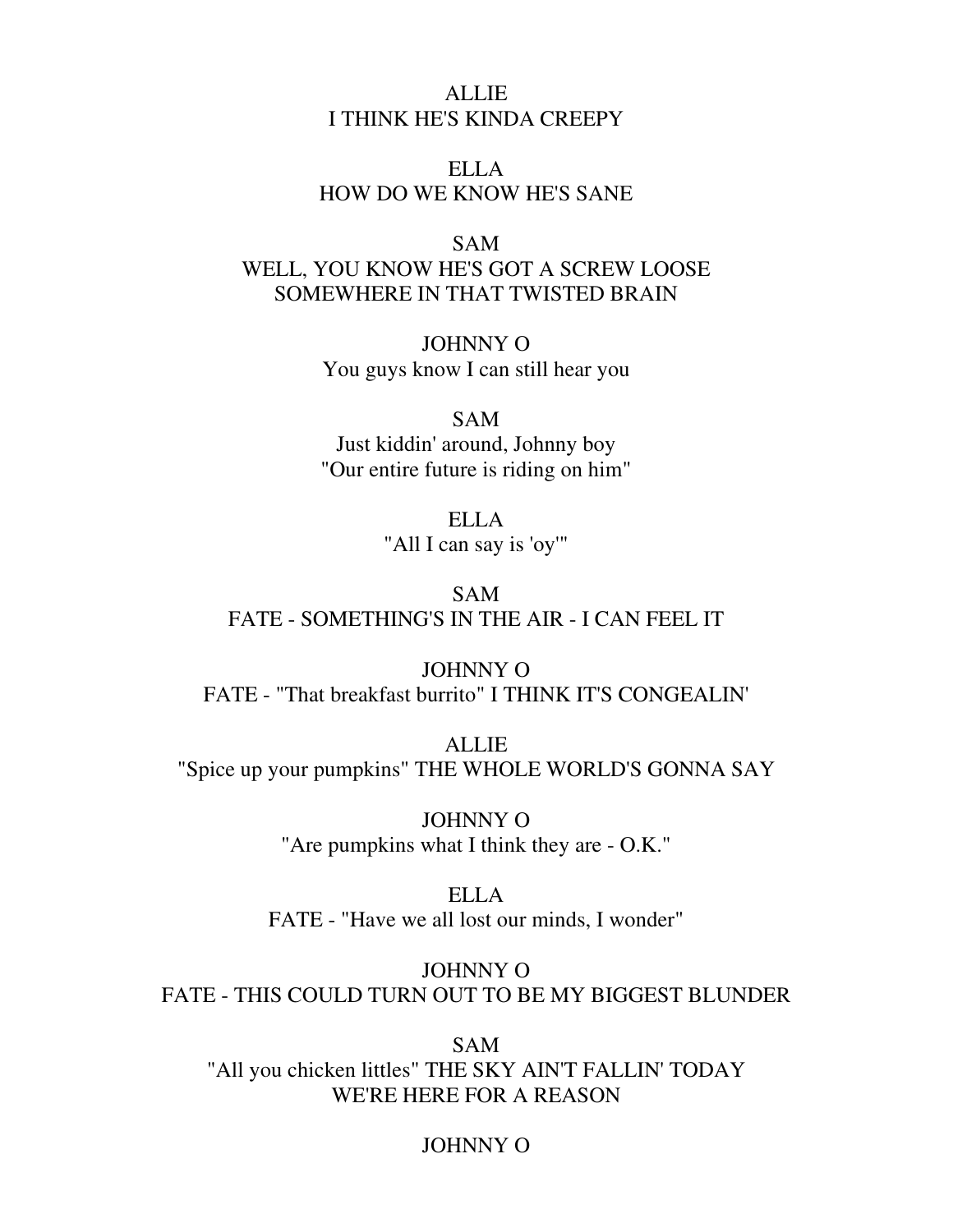"Oh, God, I might regurgitate"

# SAM, ELLA, ALLIE, JOHNNY O WE DIDN'T MEET HERE BY CHANCE IT WAS FATE, FATE, FATE, FATE, FATE, FATE, FATE, IT WAS FATE, IT WAS FATE, IT WAS FATE, IT WAS FATE, IT WAS FATE - OUR DESTINIES CAN NOT WAIT FATE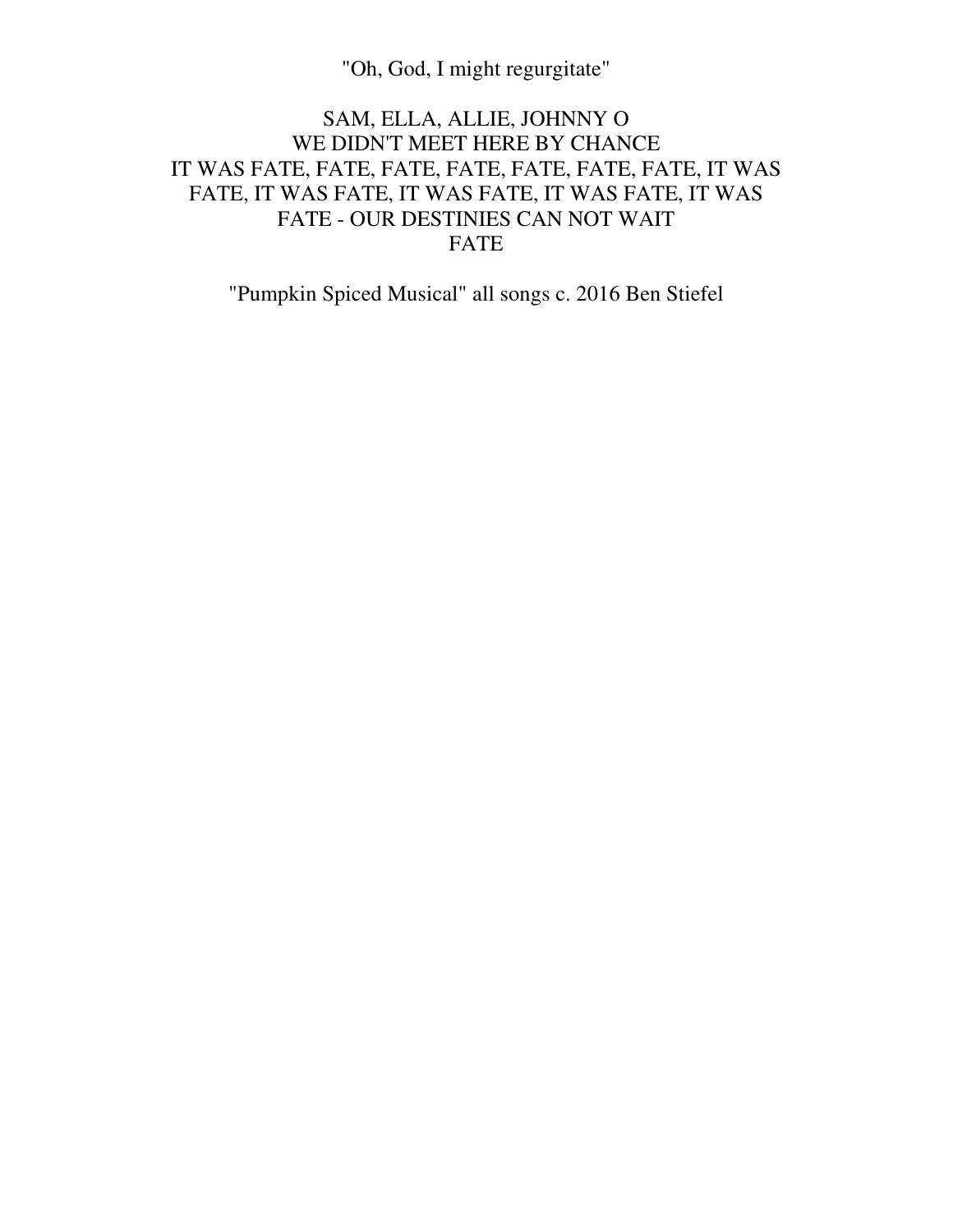### **song 6: Say A Prayer My Dream Survives**

#### SAM

HERE I SIT , ON THE BRINK, OUT OF STEAM TRYING TO MAKE SENSE OF MY DYING DREAM AS THE EMBERS FADE, HAVING WARMED US ALL OUR LIVES I CAN ONLY HOLD ON TIGHT THROUGH MY DARKEST NIGHT AND SAY A PRAYER MY DREAM SURVIVES

NOT SO LONG AGO WHEN MY JOURNEY BEGAN I HAD A VISION, A DIRECTION, A PLAN I COULD SEE MY FUTURE, OUR FUTURES, OUR LIVES WAS IT ALL A FANTASY DID EVERYONE SEE IT, BUT ME BEFORE A NEW DAY ARRIVES I WILL SAY A PRAYER MY DREAM SURVIVES

ELLA

OUR STORY CONTINUES WITH NEW, EXCITING CHAPTERS TO UNFOLD

ALLIE

"Come on, don't be afraid, be brave as an eagle" NOW LEAVE YOUR NEST AND TAKE FLIGHT HIGH ABOVE THE CLOUDS AND SOAR THROUGH THE SKY, IT'S YOUR TIME TO FLY, AND FLY - AND FLY, AND FLY, AND FLY, AND FLY, AND FLY AND TO FLY AND FLY

> SAM & ELLA (to ALLIE) Will you shut up.

SAM LOOKING BACK OVER TIME I CAN SEE WE NEVER HAD IT EASY, NEVER SAFE, YOU'D AGREE

> ELLA "I do"

#### SAM & ELLA

HAND IN HAND, MY LOVE, EACH DAY OF OUR LIVES IF THE END IS MEANT TO BE, WE'LL FACE IT HEAD ON, YOU AND ME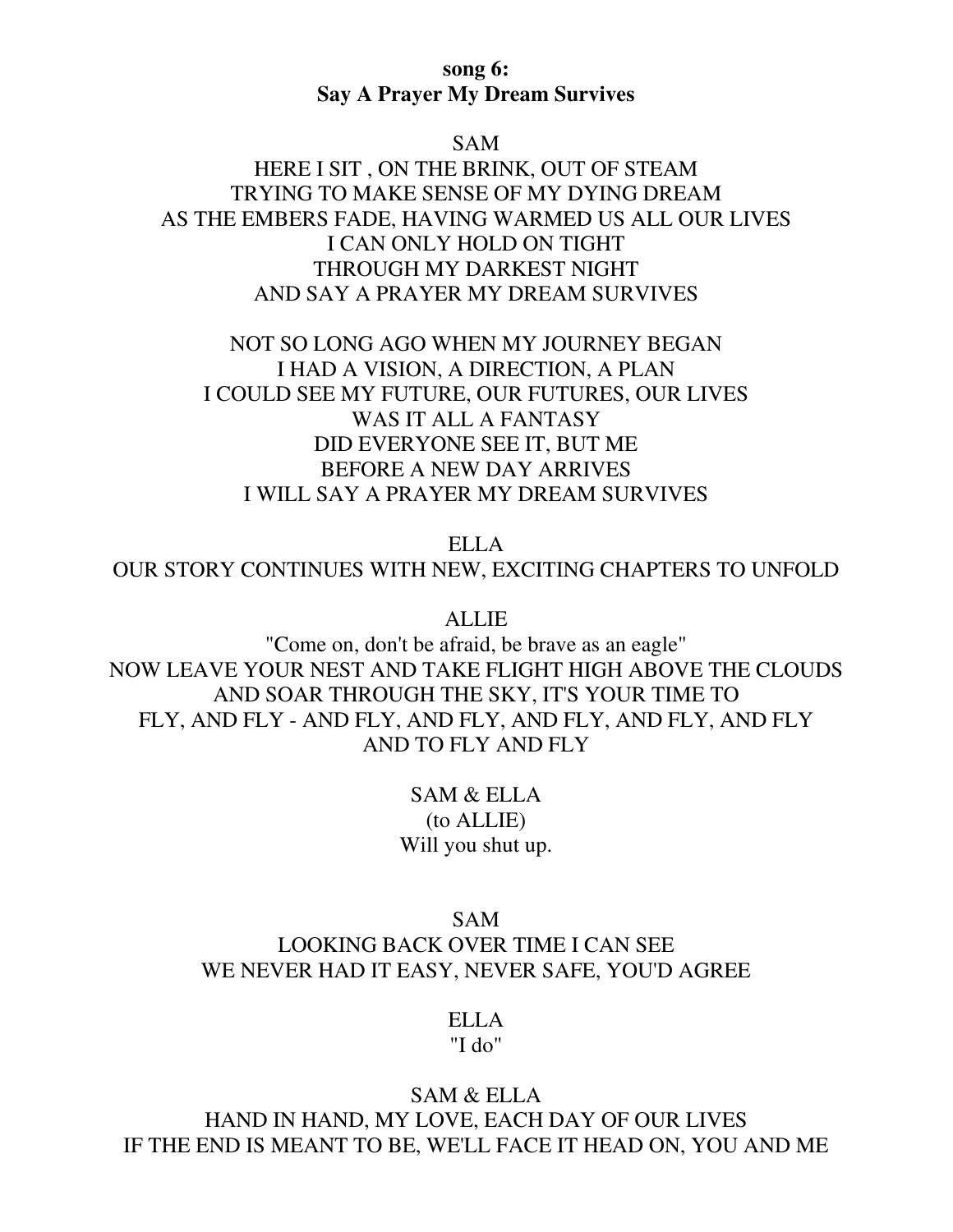## BEFORE A NEW DAY ARRIVES

## SAM I WILL SAY A PRAYER

# ELLA I WILL SAY A PRAYER

# SAM & ELLA WE WILL SAY A PRAYER OUR DREAM SURVIVES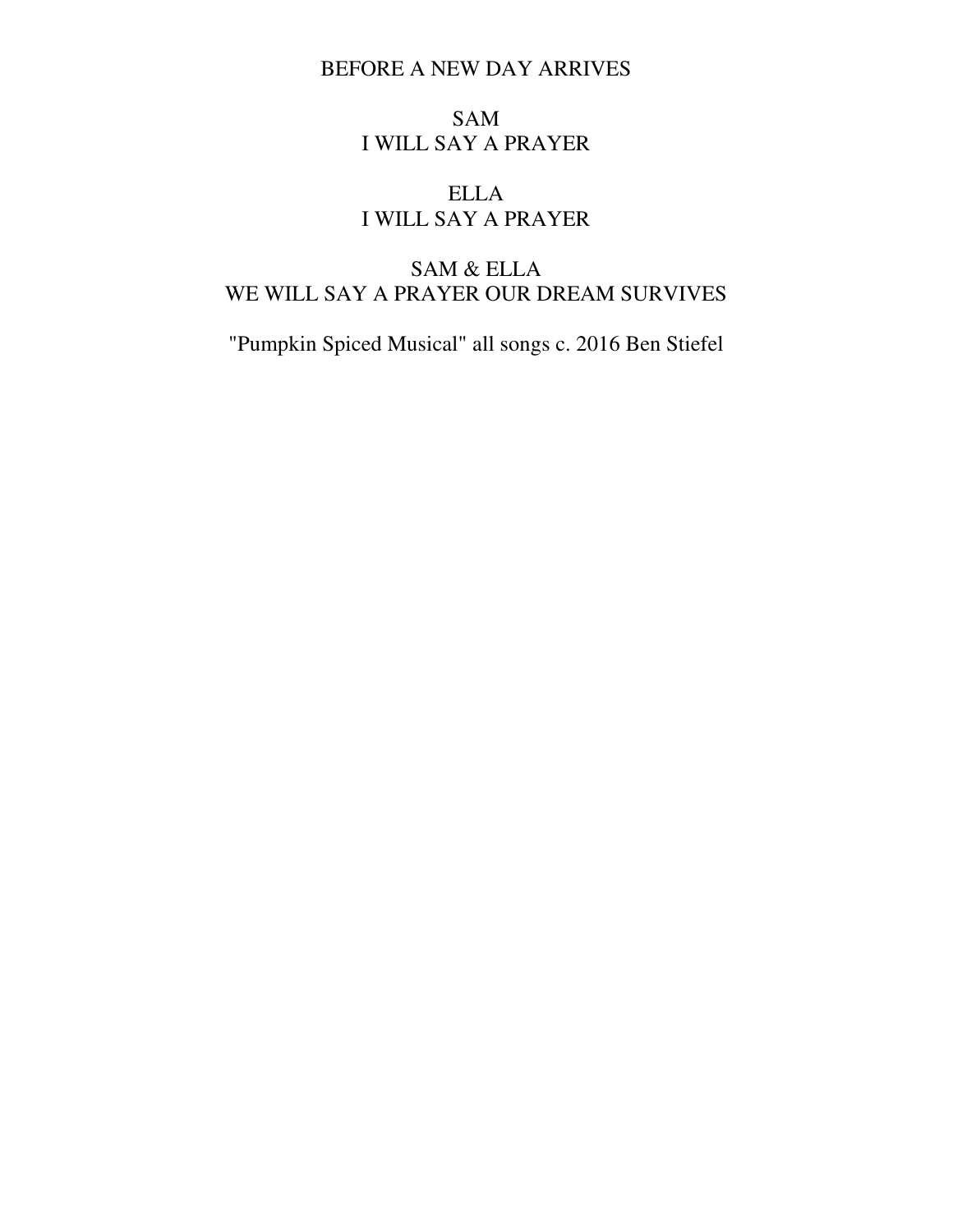**song 7: It's Nine A.M. On The Dot** 

JOHNNY O IT'S NINE A.M. ON THE DOT

> ELLA Nine a.m.? Can't be

# JOHNNY O LET'S GET THIS SHOW ON THE ROAD

SAM Shhhh. It's the middle of the night

JOHNNY O SHIT, OR GET OFF THE POT

> **ALLIE** Oh, my head hurts

JOHNNY O THIS PUMPKIN SPICED NIGHTMARE IS READY TO EXPLODE (JOHNNY O is silently reading the script) This is the script? It says, 'they ski - they fall in love - thanks to the bra' That's the script?

SAM

(holding his head) Wait. What happened last night? I remember writing the script, and then...

> ALLIE (head rises slowly, ALLIE is squinting) I'll take another Yeager

JOHNNY O Come on, people, move it, move it, move it

### IT'S NINE A.M. ON THE DOT

ALLIE Just a few more minutes sleep. That's all I need.

JOHNNY O LET'S GET YOUR ASSES IN GEAR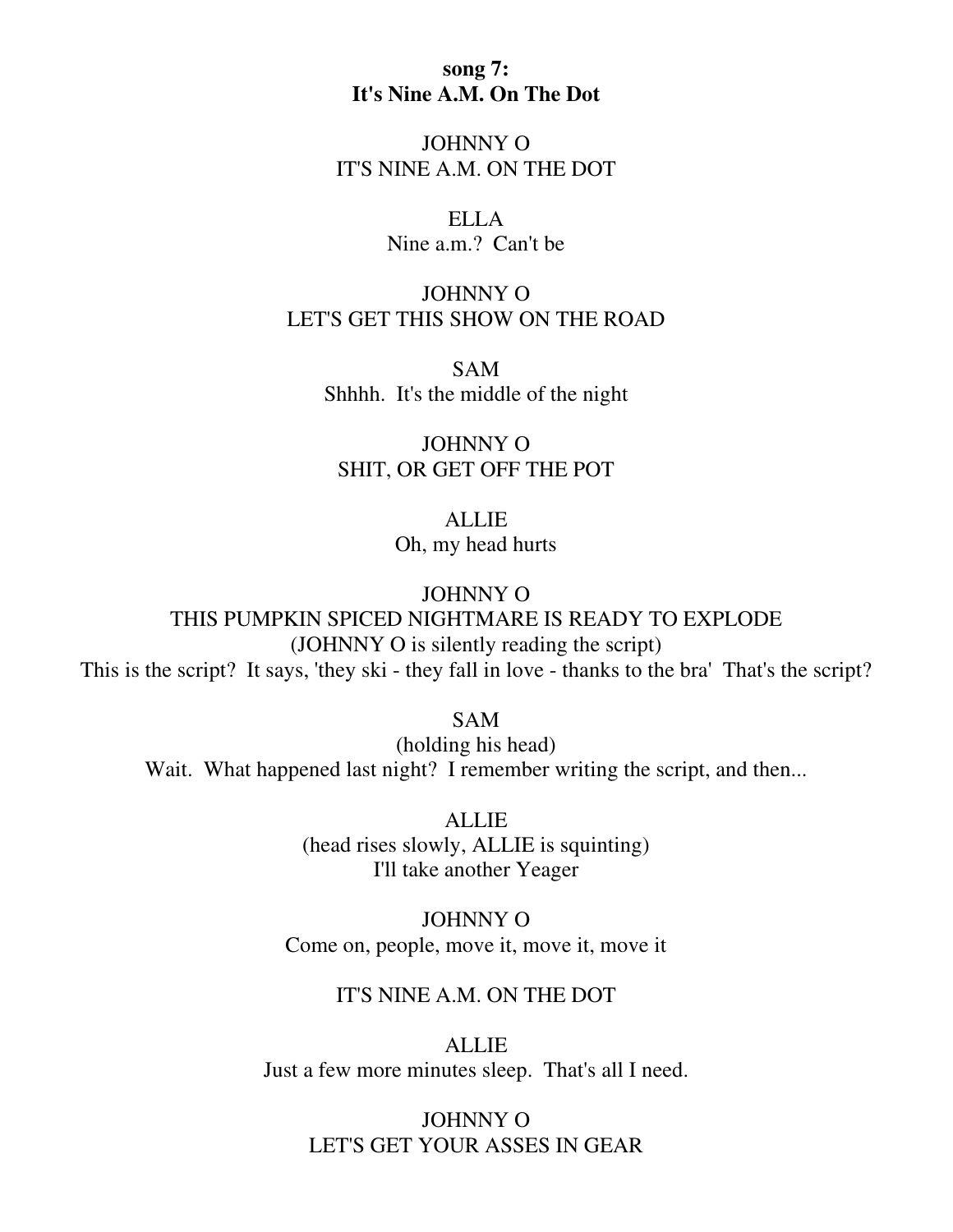# ALLIE

### (snoring)

### JOHNNY O ALLIE, WAKE UP

### ALLIE WHAT?

# ELLA JOHNNY, WE LOVE YOU, BUT SAM, ELLA, ALLIE GET THE HELL OUT OF HERE

SAM

Johnny. Allie. Come here. This is what I need you to do. PICTURE YOURSELF AT THE TOP OF A MOUNTAIN, THE WIND WHIPPING THROUGH YOUR HAIR

> ALLIE (patting JOHNNY O's head) What hair?

# SAM YOU STEADY YOUR FEET AND YOU ANCHOR YOUR SKIS GETTING READY TO FLY THROUGH THE AIR

JOHNNY O I'm the king of the world

#### SAM

YOU BOTH MAKE THE LEAP - YOU'RE PICKING UP SPEED WITH A SWOOSH AND A WHOOSH AND A CRY (ALLIE and JOHNNY O pretend to be skiing) (JOHNNY O takes ALLIE'S hand)

> JOHNNY O Can we hold hands?

SAM YOU COME TO A STOP - YOU'RE FALLING IN LOVE (SAM holds up bra) AND THIS IS THE REASON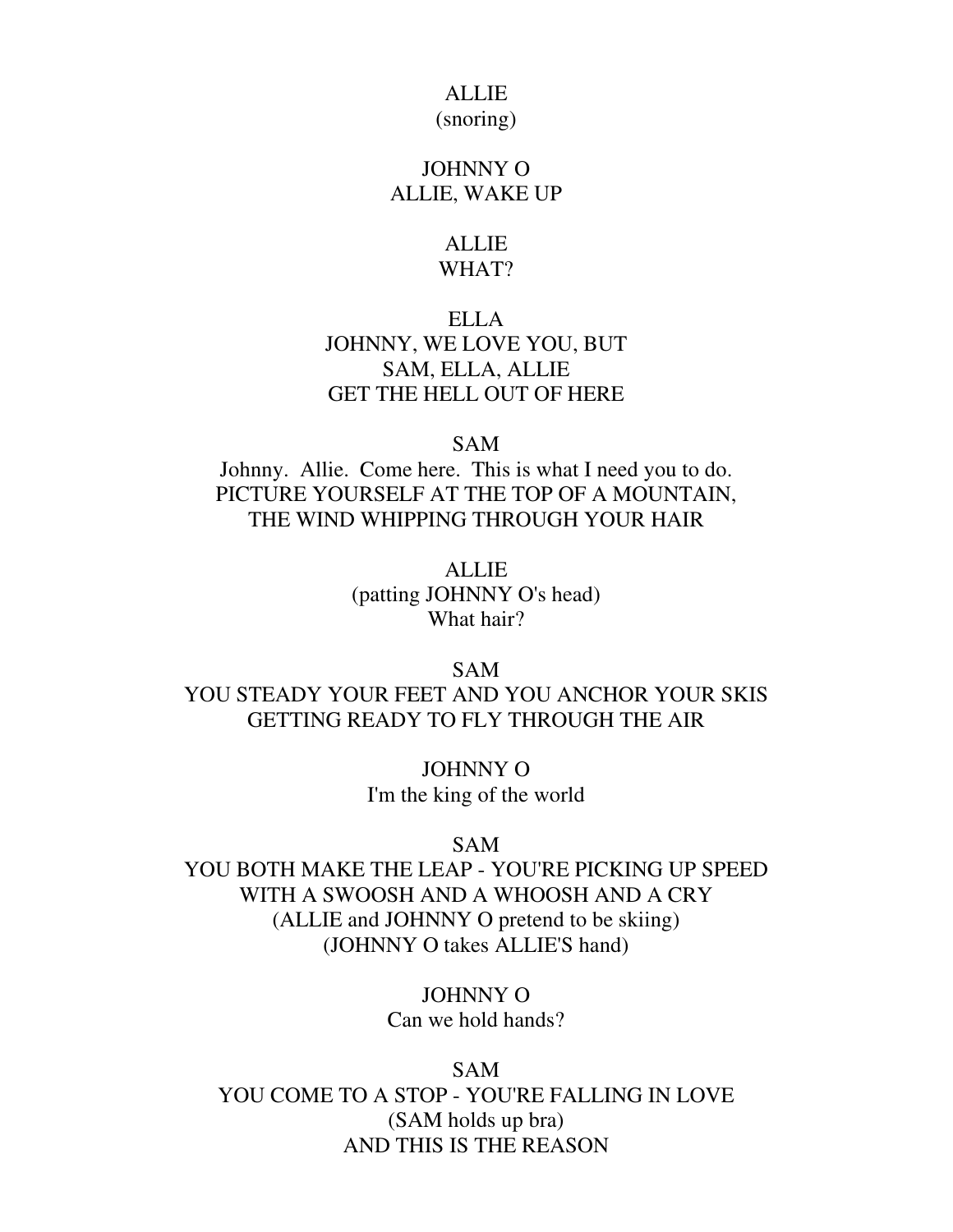# ELLA HOW CAN THIS BE THE REASON

## SAM I'M TELLING YOU THIS IS THE REASON WHY

SAM

They ski. They fall in love. And it's because of the bra. Listen, I know it makes no sense, but commercials don't have to make sense. They have to sell. Period.

> (SAM holds up bra) And this... is going to sell. (SAM looks at watch) Holy crap. Look at the time! Time's a-wastin'! Let's do this, people. IT'S NINE A.M. ON THE DOT

> > **ALLIE** Actually, it's nine sixteen

SAM WHO'S PUTTIN' THE PROPS IN PLACE

ELLA That would be me, mister director, sir

SAM LET'S GET THIS BABY SHOT

> JOHNNY O That's what I'm sayin'

#### SAM

LET'S MOVE IT, MOVE IT, MOVE IT COME ON, PEOPLE, PICK UP THE PACE ALLIE AND JOHN - GO 'N' GET INTO COSTUME WHILE EL, SET THE STAGE, MY DEAR

## ELLA

(looking around) Hmmmm. Easier said than done HONEY, YOU KNOW THAT WE'RE GONNA NEED SNOW THEY CAN'T SKI ON WOOD FLOOR VENEER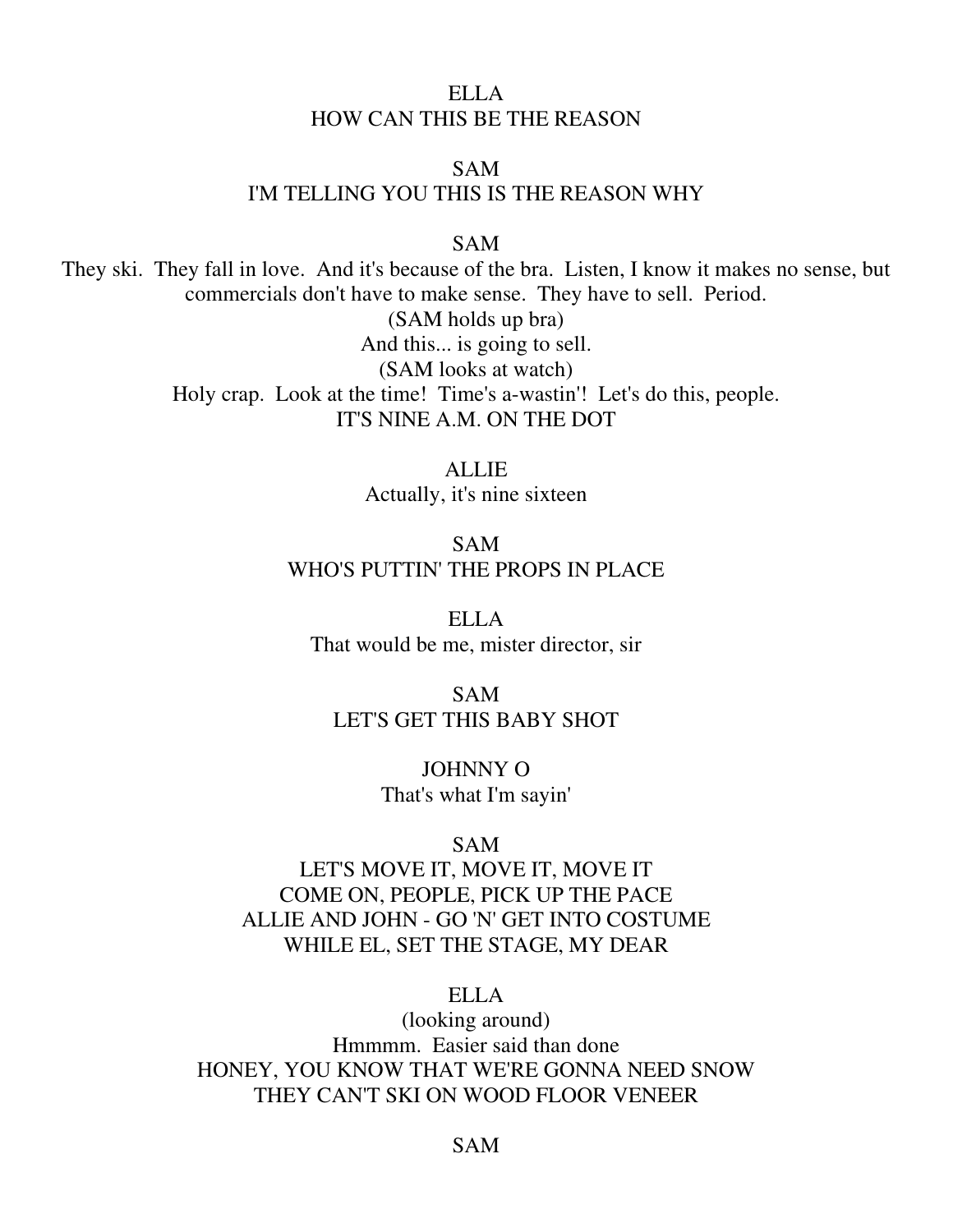Don't worry about the snow - we've got special effects (SAM to ELLA) COME, GIVE ME A HAND WITH THIS GREEN SCREEN AND STAND HELP ME SET IT UP IN THE BEST SPOT (JOHNNY O & ALLIE enter in ski clothes)

> ELLA AH, HERE COME OUR STARS

SAM IT'S TIME TO SELL BRAS THIS COULD BE OUR LAST SHOT

ALLIE LET'S MAKE THIS SO DAMN HOT

# SAM, ELLA, ALLIE, JOHNNY O WE'LL SHOW THE WORLD WHAT WE'VE GOT

ELLA Can someone help me move this?

ALLIE

Does this scarf make me look fat?

ELLA Ready

ALLIE Ready

JOHNNY O Ready

# SAM Ready Lights... camera...

ALLIE actionnnnnnnn!!!

SAM Hey, only I can say that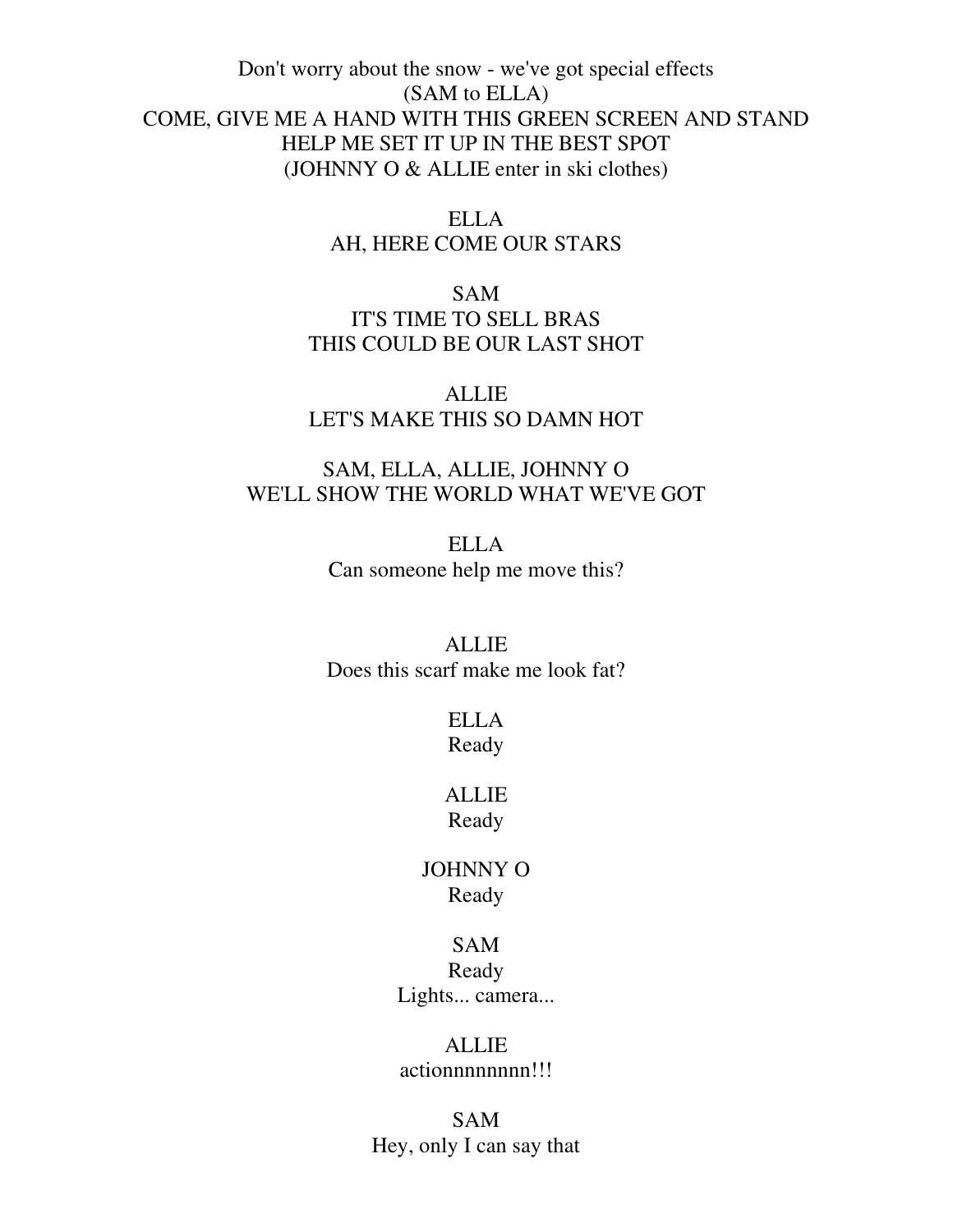# (ALLIE bows to SAM) action!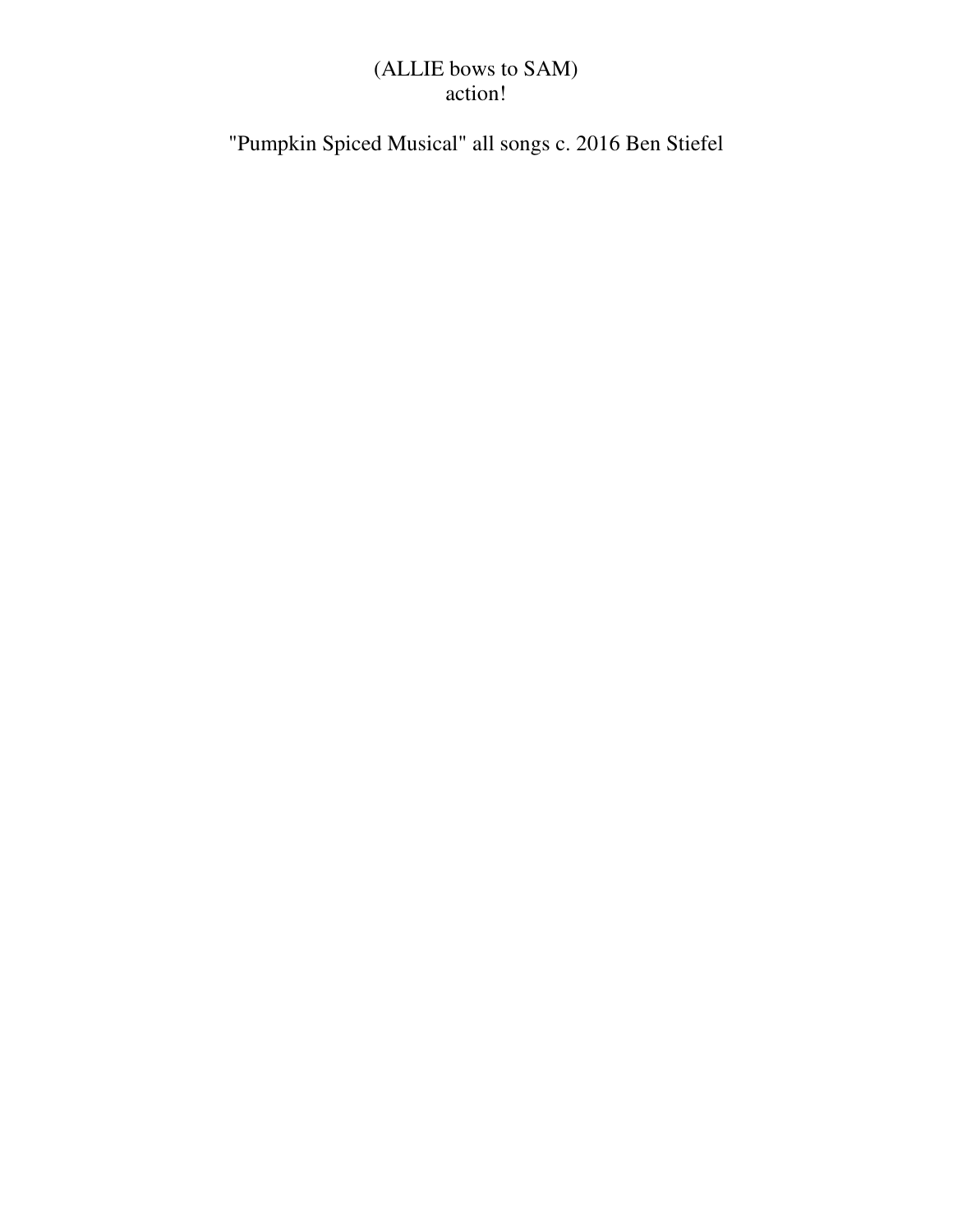## **song 8: Commercial Jingle**

## SPICE UP YOUR LIFE

ELLA SPICE UP YOUR LIFE

## ALLIE SPICE UP YOUR LIFE

# SAM, ELLA, ALLIE GIRLFRIEND, MISTRESS, OR WIFE

### SAM/VOICE OVER

Love

It's in the *sight* of snow-capped mountains against a clear, blue sky In the *touch* of a frosty cool winter breeze In the *sound* of snow crunching beneath your skis And... it's in the *fragrance* that wafts through the air

> SAM, ELLA, ALLIE THE PUMPKIN SPICED BRATTE... ALLIE PUMPKIN SPICED BRATTE... SAM OH, YEAH...

ALLIE Ladies, it's the perfect thing to... SAM, ELLA, ALLIE SPICE UP YOUR PUMPKINS... (ALLIE lifts bra and winks)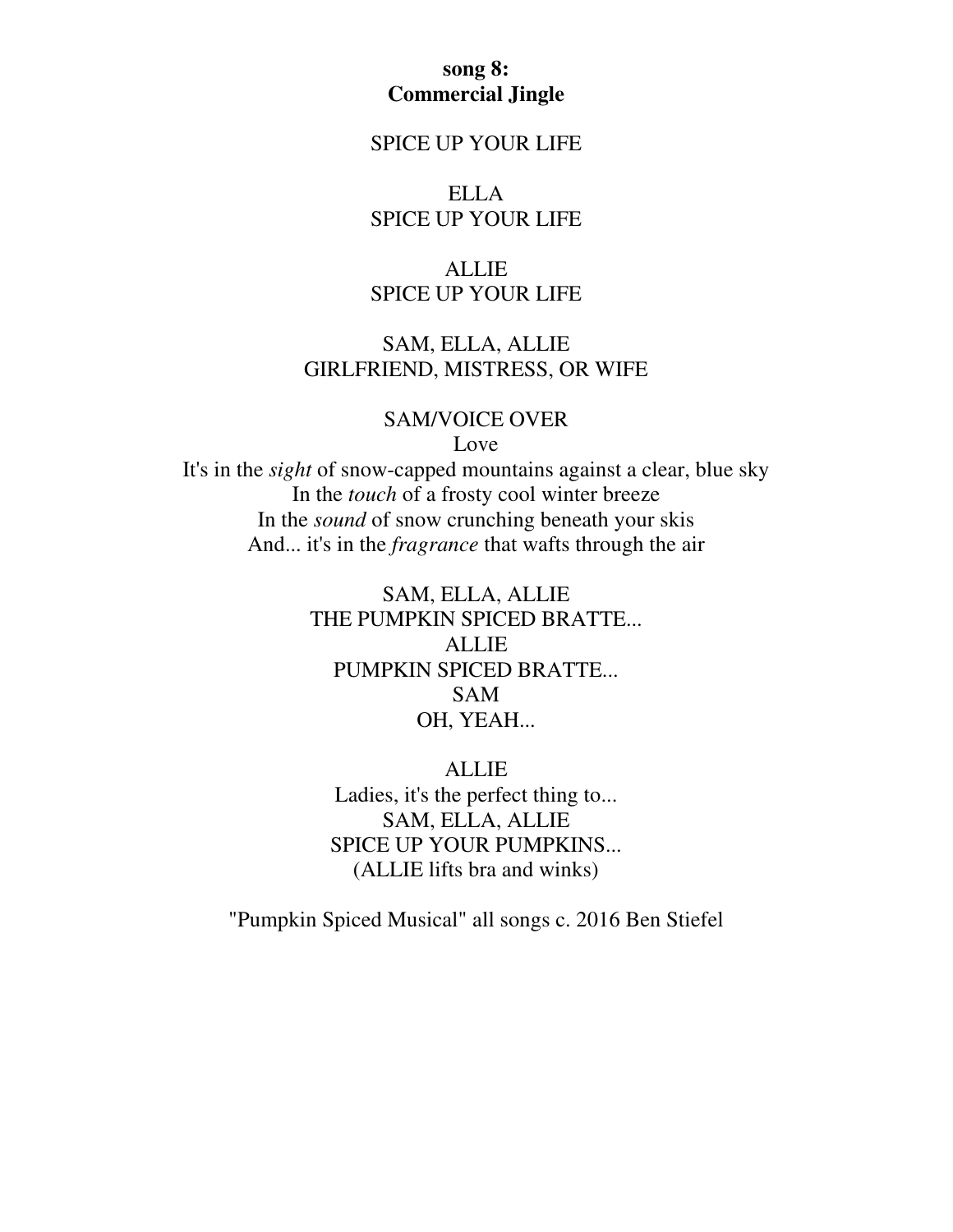## **song 9: We'll Write Every Line**

#### ALLIE

# AS CRUDE AS IT MAY SOUND YOU GOTTA GET YOUR BUTT OFF THE GROUND STOP YOUR MOPIN' AND WHINNIN' AND BITCHIN' AND CRYIN' AND COME ON, SAM, SHOW SOME GUTS

# SO WHAT IF THEY'RE MOVIN' TO EVICT TAKE SOME ADVICE FROM THIS CHICK'T THERE AIN'T NOTHIN' MORE PITIFUL, SORROWFUL, SADDER THAN A MAN WHO'S GOT NO

(ELLA offers can or dish of mixed nuts)

#### ELLA nuts?

SAM Hey! I've got plenty of... guts. It's just...

## ALLIE just?

# SAM

just that I...

# ALLIE

just that what?

SAM Well, Johnny can't improvise.

# ALLIE

(sarcastically) Nooo

## ELLA So why don't we just write his lines?

## ALLIE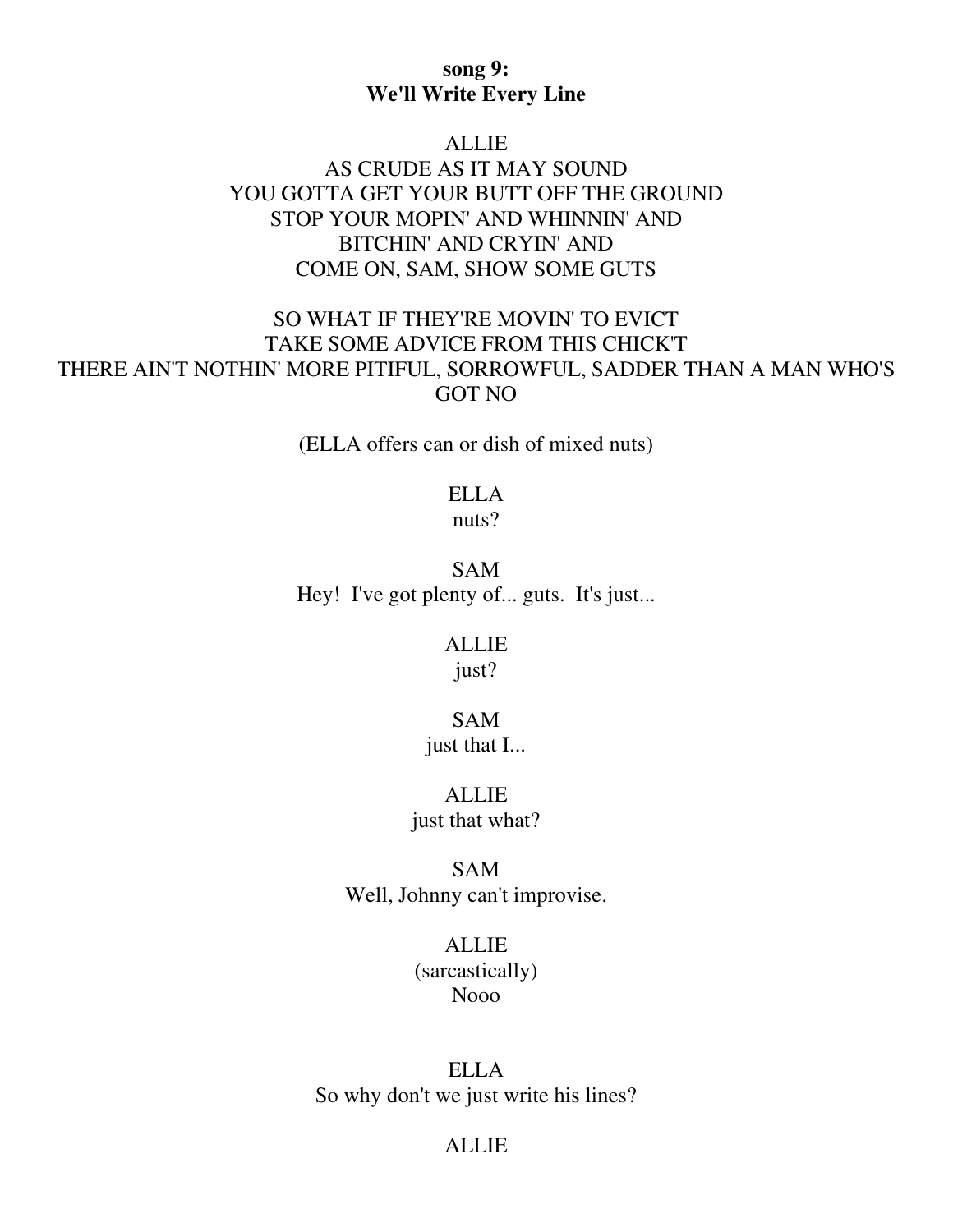Yes!

SAM No! (beat) I mean sure... we can write his part. But he might get upset.

### ALLIE

So?

## SAM

So, he's a star.

## ELLA

## *Was* a star.

#### SAM

Still. He thinks he can wing it. Obviously he can't, but I wanna keep him happy.

## ALLIE

(ALLIE is suddenly smart and businesslike)

Listen. Happy is good. But we've got a commercial to make. I say, let's not worry about Johnny's bruised ego - if he gets upset, he'll get over it. So? Whatdoyou say - we write it?

#### ELLA

We write it.

### SAM We write it.

# ALLIE

We what?

## SAM, ELLA, ALLIE We write it!!!

#### ALLIE

# WE'LL WRITE EVERY LINE - EVERY SINGLE WORD IT'LL BE THE BEST DIALOGUE THE WORLD HAS EVER SEEN, EVER HEARD

ELLA I'LL SPIT AND POLISH IT

## ALLIE I'LL MAKE SURE IT SHINES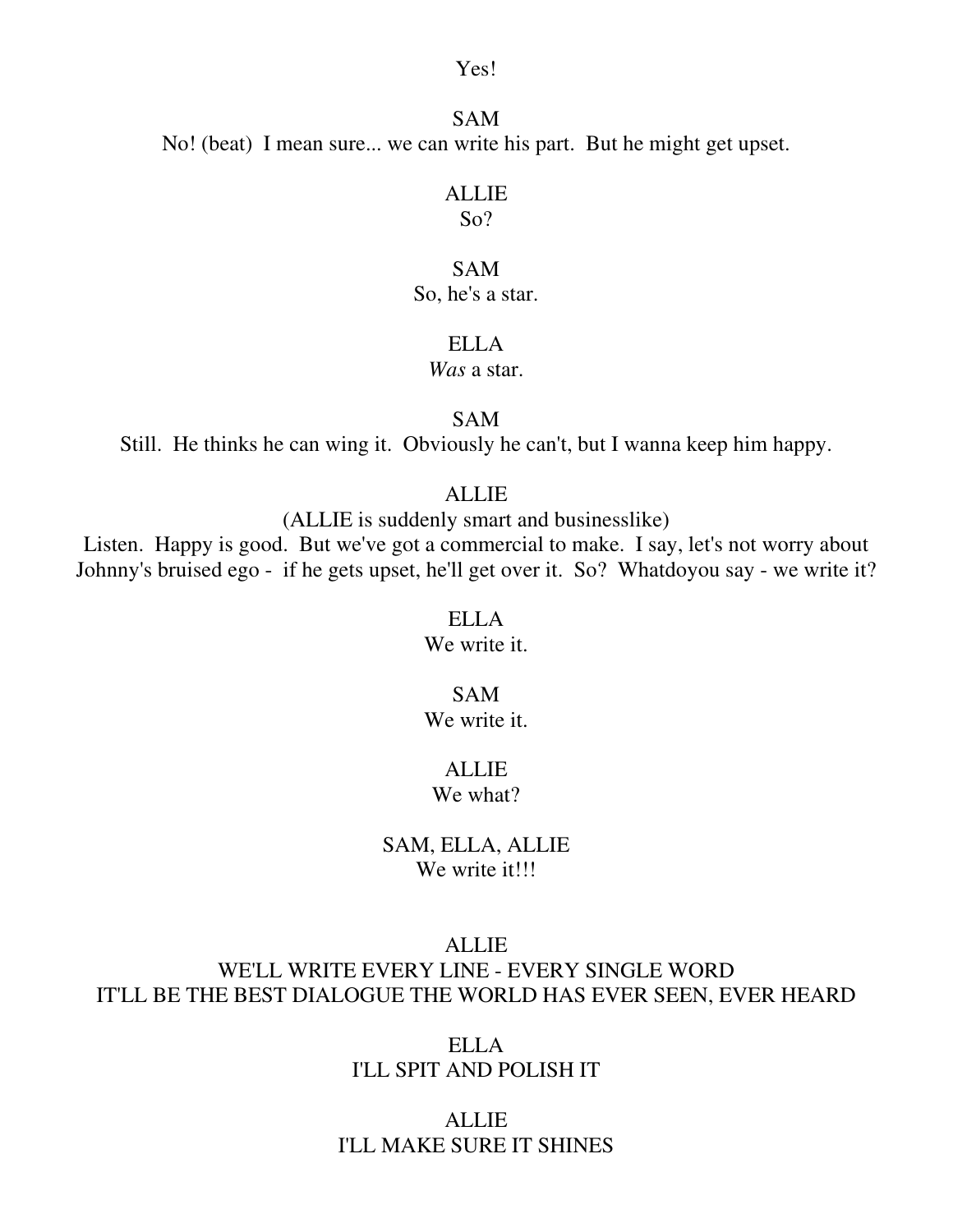## SAM THE ONLY THING JOHNNY WILL HAVE TO DO RIGHT

## SAM, ELLA, ALLIE IS READ HIS DAMN LINES

### SAM

So let's get to it. (SAM looks at watch or clock) Only a few hours till daybreak. Let's break it down. EL AND ALLIE, WE NEED SOME CUE CARDS AND A SHARPIE (SAM holds stomach or burps) AND BICARBONATE NOW, EVERYONE QUIET DOWN, TRY NOT TO MAKE A SOUND I NEED TO CONCENTRATE

> (ELLA and ALLIE tiptoe around, preparing cue cards) DAMN IT! I GOT NOTHIN'

ELLA Well, first there's the jingle - and then they ski...

ALLIE HOW 'BOUT IF JOHNNY LOOKS IN MY EYES, TEM'PRATURES START TO RISE THEN I FLASH 'EM THESE

> (music stops) SAM Hold it. We still have no dialogue.

### ALLIE

We don't need any.

### SAM

Of course, we need dialogue. How will anyone know what's going on without dialogue??? (beat)

> (ELLA with an epiphany) ELLA Voice over.

(SAM'S eyes open wide)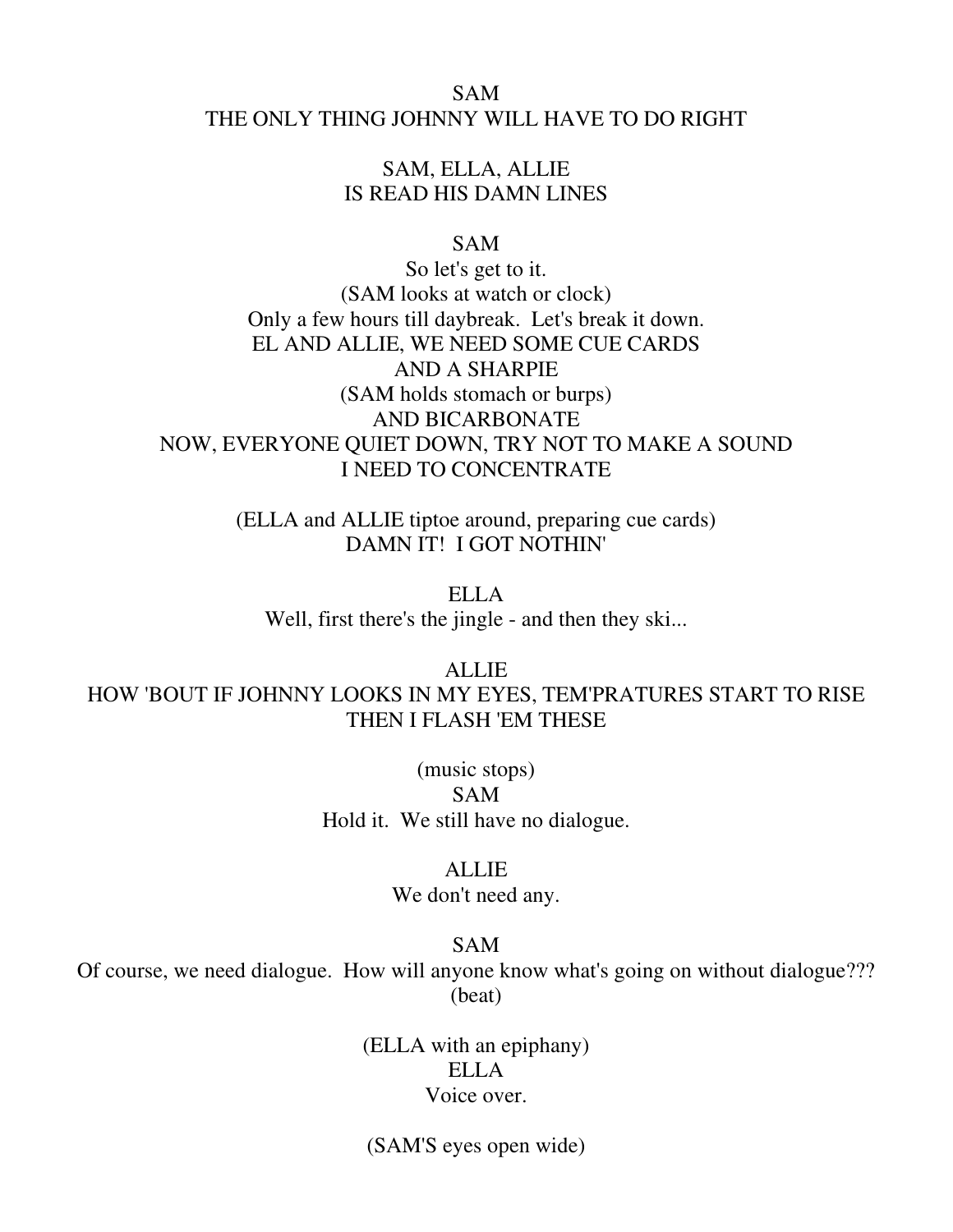SAM Voice over. That could work.

## ALLIE (excitedly) Voice over!!!

# SAM, ELLA, ALLIE WE DON'T NEED TO WRITE - NOT A SINGLE WORD IT'LL BE THE BEST DIALOGUE THAT NO ONE'S NEVER, EVER HEARD

SAM I'll do the voice over

ELLA I'M SURE, DEAR, YOU'LL DO FINE

# SAM, ELLA, ALLIE AND BEST OF ALL JOHNNY WON'T HAVE TO RECITE ONE SINGLE LINE

SAM Come on, team - we can do this!